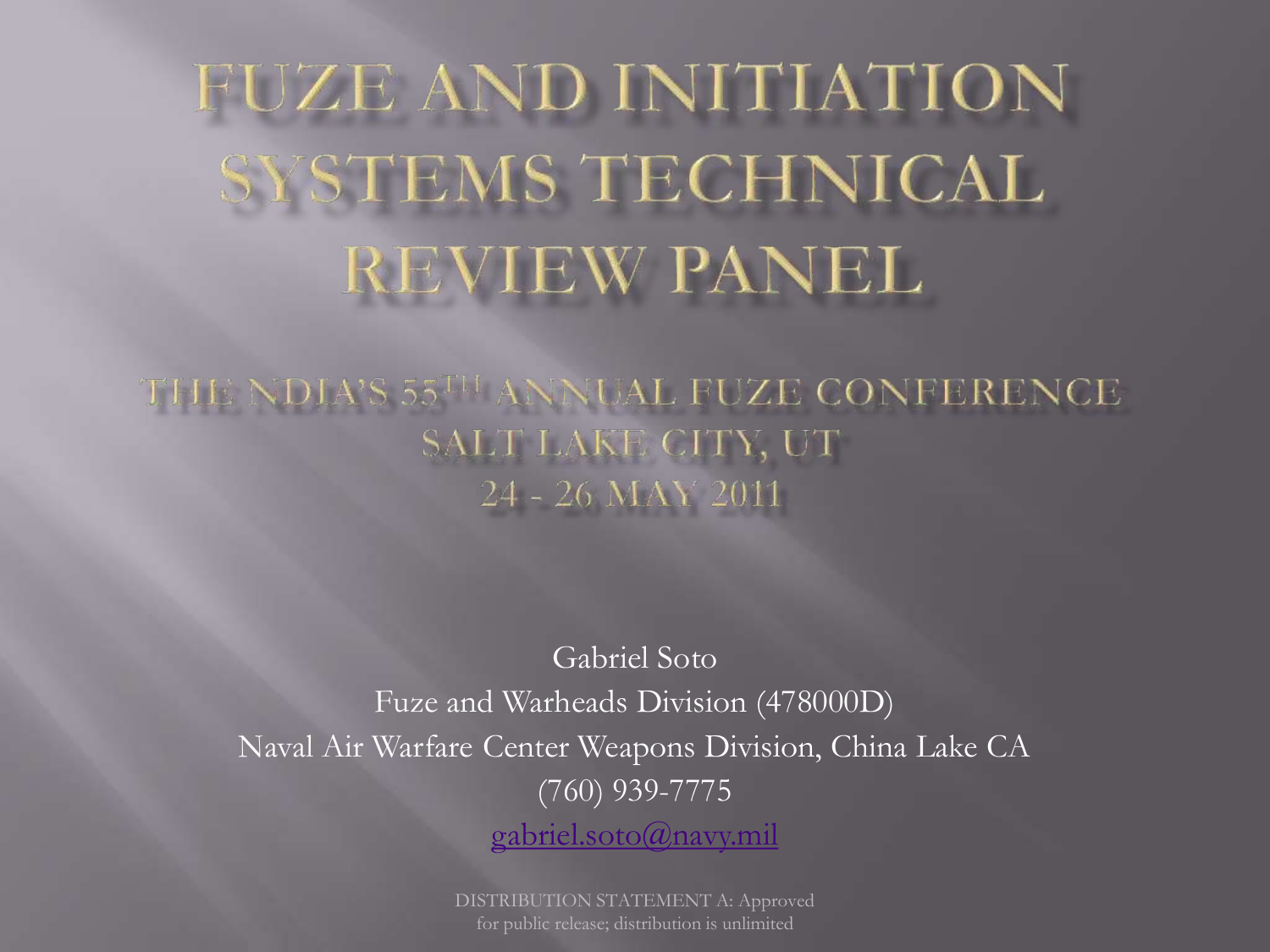### Outline

- Background
- **Purpose**
- **E** Membership
- **Interface**
- Design Safety Criteria
- Review Process
- **Presentation/Data Package**
- Recent Focus Areas
- Observations<sup>1</sup>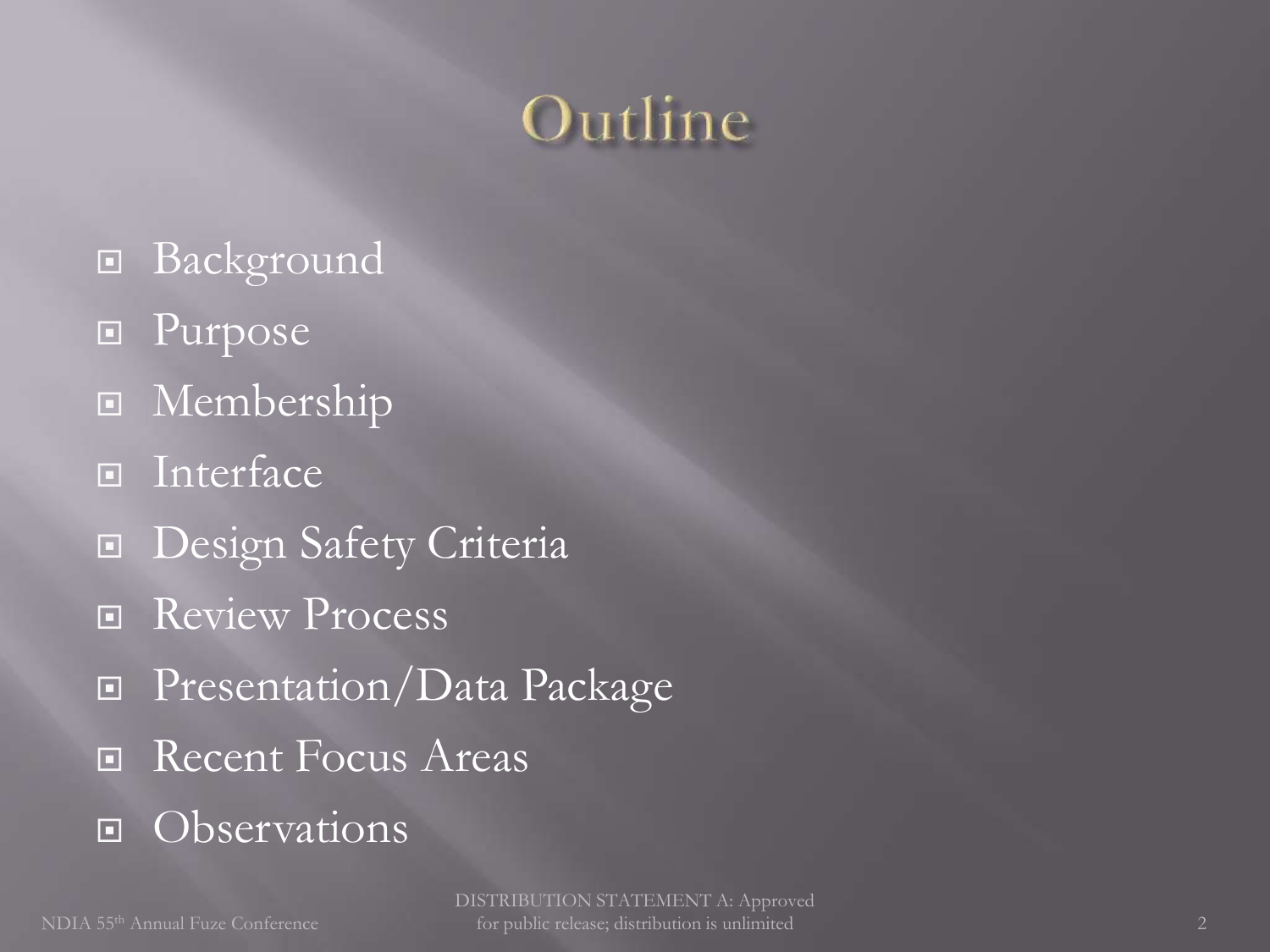# **HISTORY**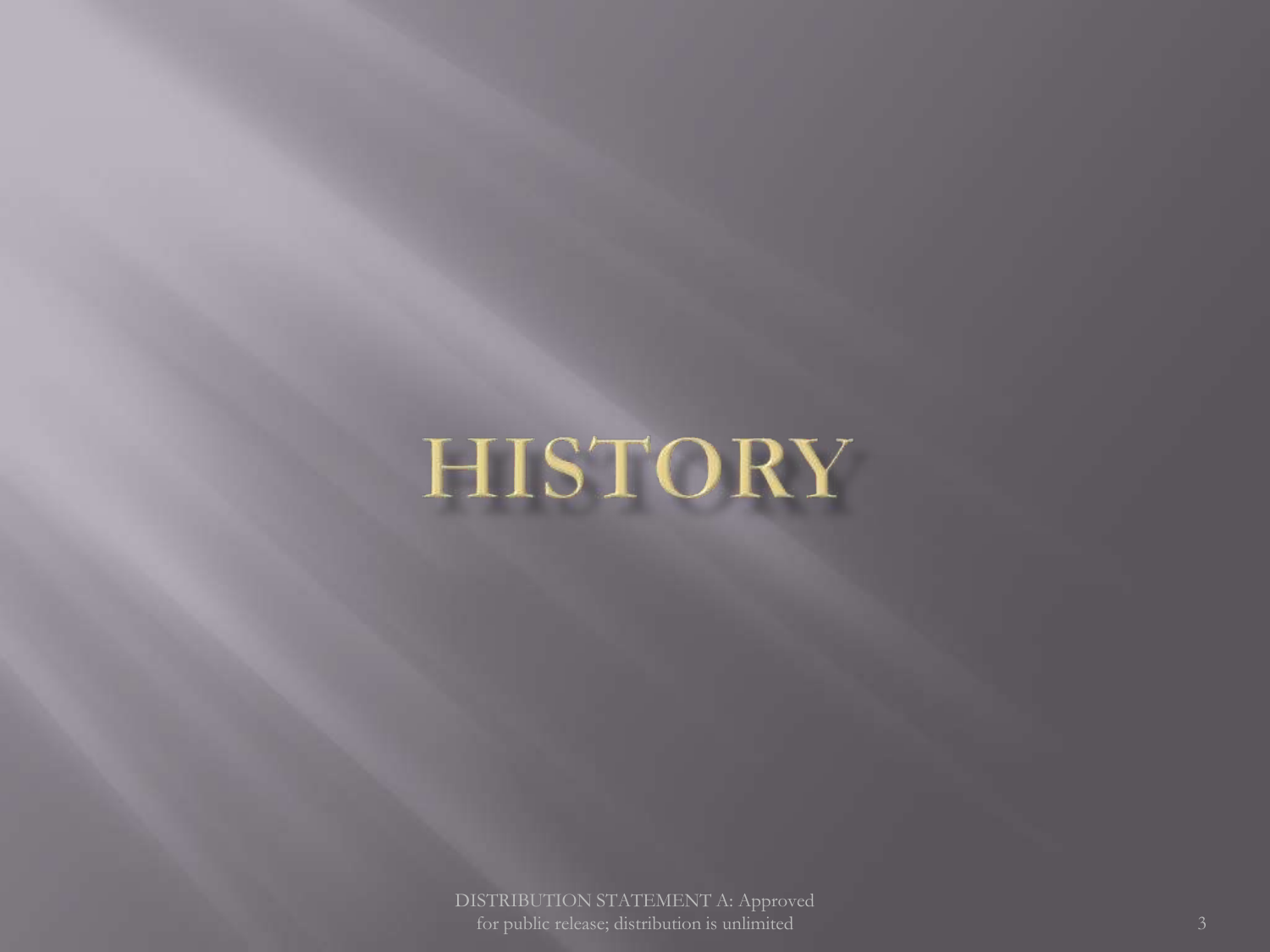## **USS Oriskany**

### □ October 26, 1966

- Magnesium parachute flare exploded in the flare locker of Hanger Bay 1, beneath the carrier's flight deck
- A seaman threw the ignited flare back into the weapons locker where the flares were kept for storage instead of throwing it over the side into the water
- Fire raced through five decks
- Crewmen jettisoned heavy bombs which lay within reach of the flames, wheeled planes out of danger, and rescued pilots
- $\overline{9}$  44 killed
- 6 aircraft destroyed

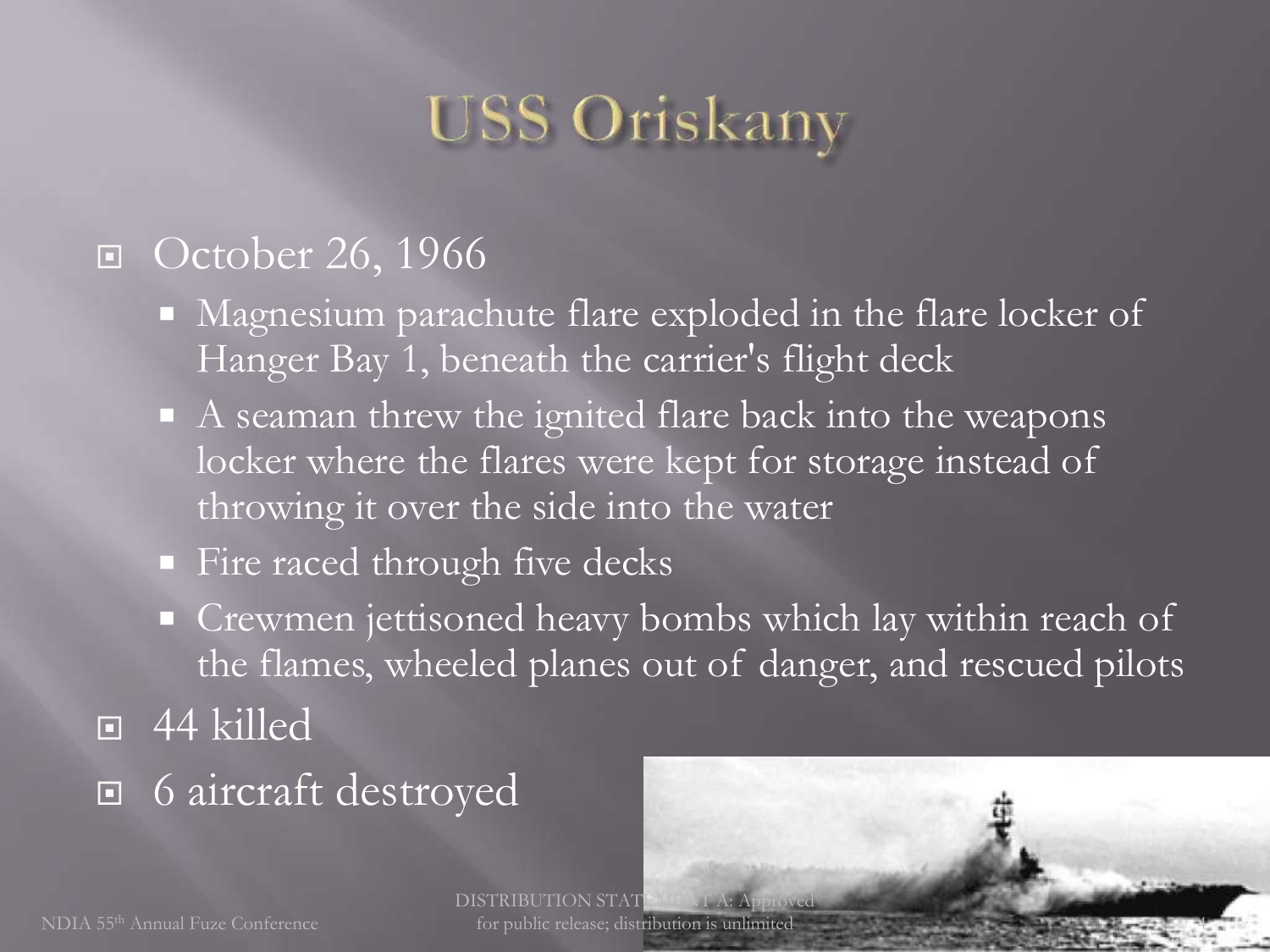## **USS Forrestal**

### $\boxed{9}$  July 29, 1967

- A ZUNI rocket was fired accidentally from an aircraft
- 2 different teams bypassed a safety thinking the other safety would still provide the safety
- The rocket screamed across the deck, struck the future Sen. John McCain's plane and ignited a fuel fire (3 months later he was shot down over Hanoi was a POW for 6 yrs)
- 90 seconds after the fire started, a 1,000 lb bomb detonated
- The detonation ruptured the flight deck, and burning fuel spilled into the lower levels of the ship
- Bombs, warheads, and rocket motors exploded from the intensity of the fire
- $\Box$  134 killed
- $\overline{161}$  wounded
- □ 21 aircraft destroyed

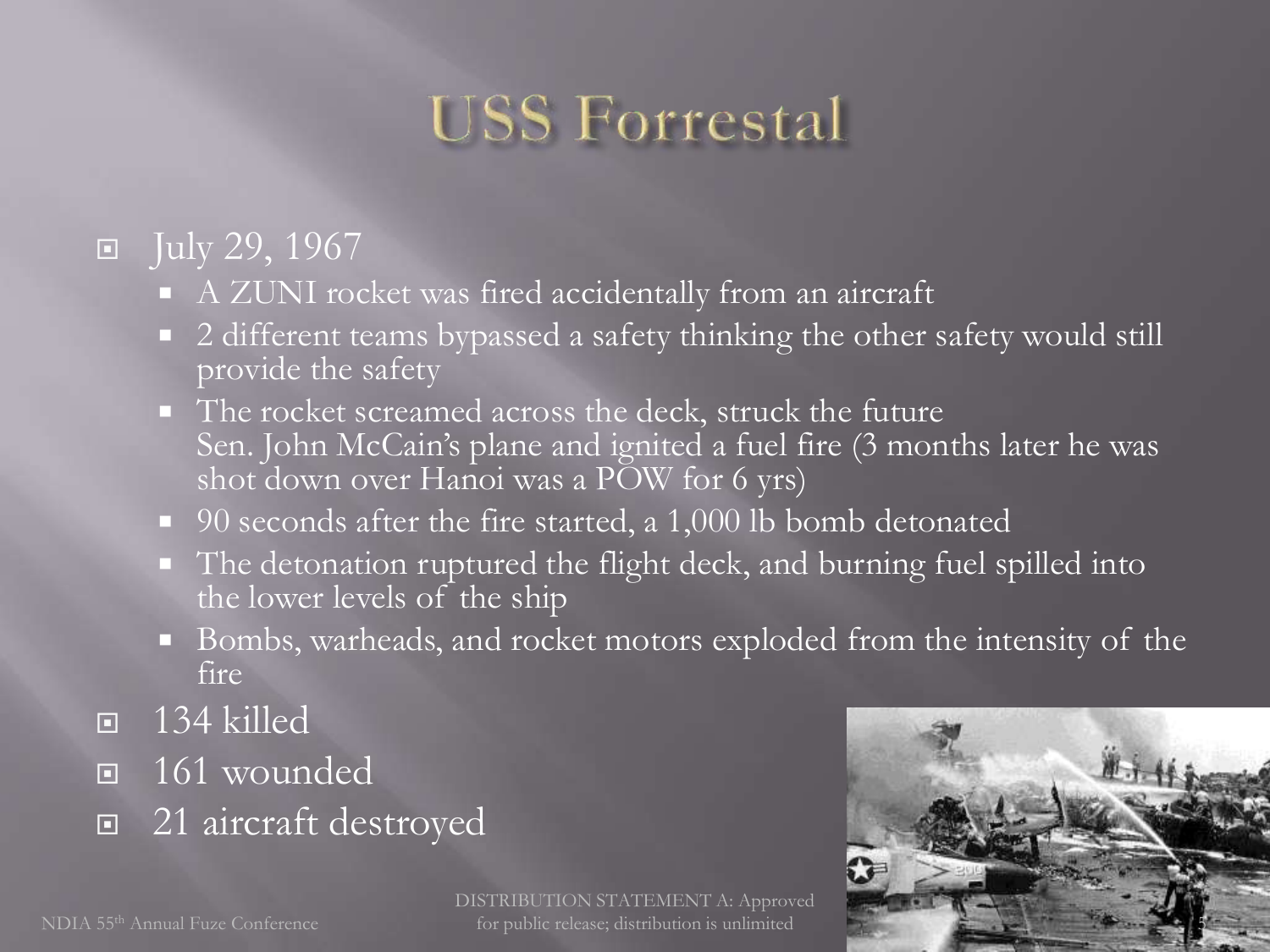### **USS Enterprise**

### **F** January 14, 1969

- Exhaust from an aircraft engine starter was directed at a pod containing 4 ZUNI rockets. Heat caused a warhead to detonate. Fragments ruptured the aircraft's fuel tank and ignited a fire.
- **Three more ZUNI warheads detonated less than a minute** after the first explosion. The shaped charges blew holes through the flight deck allowing burning fuel to invade the lower decks.
- 28 killed
- 344 wounded
- 15 aircraft destroyed

DISTRIBUTION STATEMENT A: Approved for public release; distribution is unlimited

6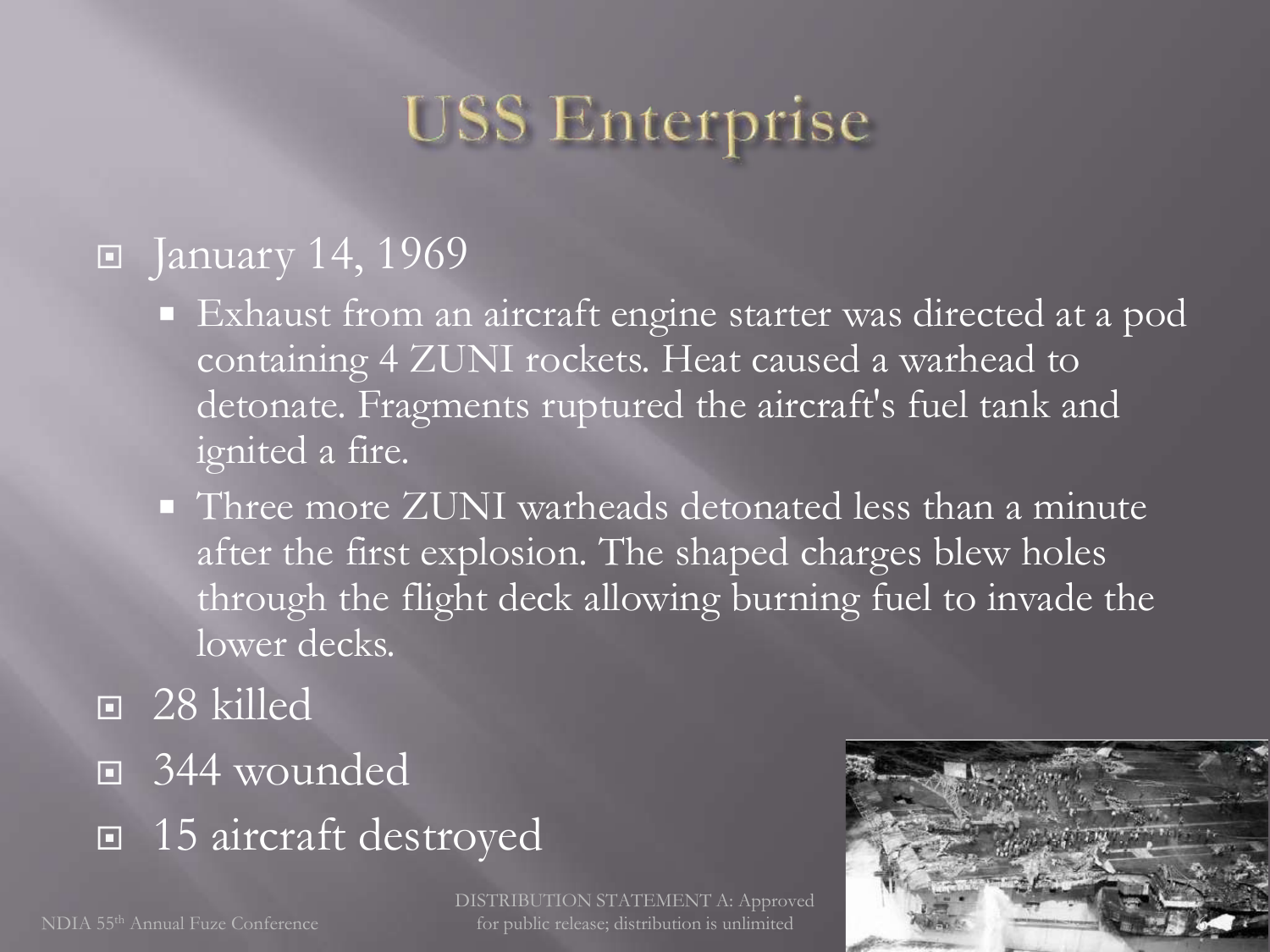## Safety Program

 As a result of these accidents, a comprehensive ordnance safety program was initiated

#### **Insensitive Munitions (IM)**

- Fast cook-off
- Slow cook-off
- Bullet impact
- **E** HERO
- **Environmental Testing**  $\overline{MIL-STD-331}$
- **Design Safety** 
	- <sup>D</sup> MIL-STD-1316, MIL-STD-1901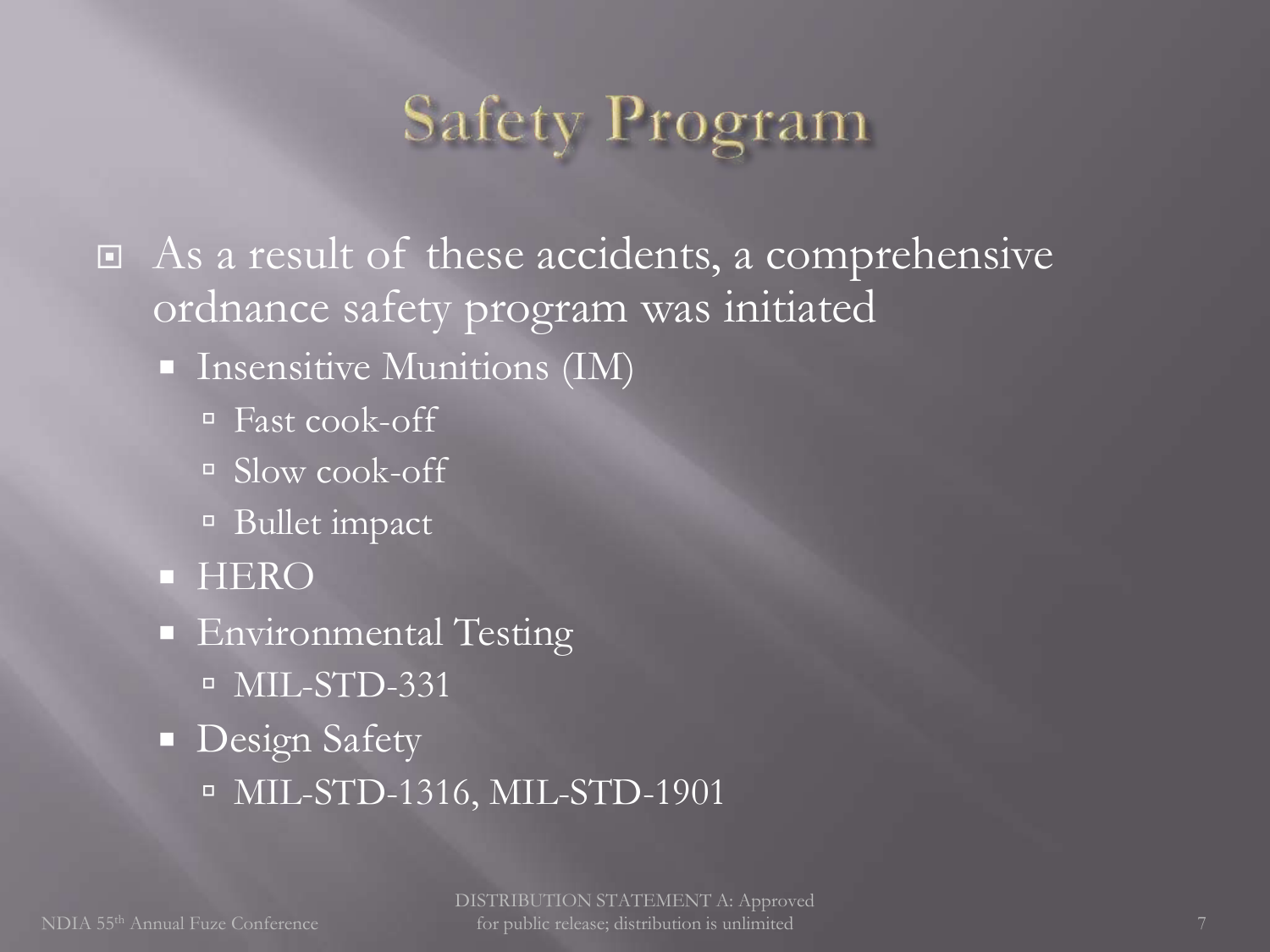### Navy Safety Board Organization Chart

Secretary of the Navy

Chief of Naval Operations

Naval Sea Systems Command

Naval Ordnance Safety & Security Activity

Office (OSSA)

Insensitive Munitions Office

Weapon System Explosives Safety Review Board (WSESRB)

Weapons and Ordnance Quality Evaluation (QE)

> DISTRIBUTION STATEMENT A: Approv<br>for public release; distribution is unlimited DISTRIBUTION STATEMENT A: Approved

FISTRP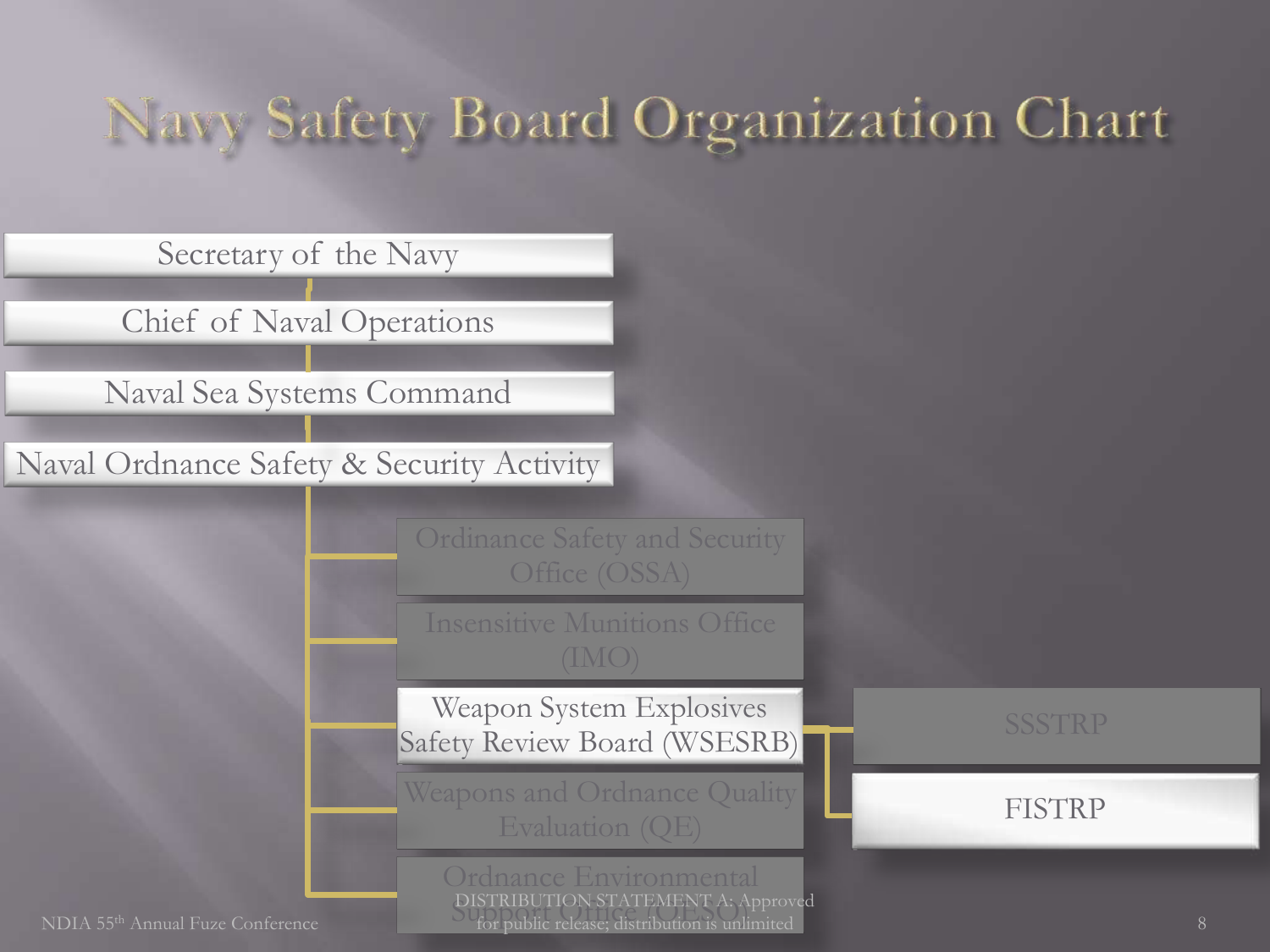### Technical Review Panels

- Weapon Systems Explosive Safety Review Board (WSESRB) established Technical Review Panels (TRPs) in late 1980's
	- WSESRB chairperson may establish TRPs to review specific safety aspects requiring special expertise
	- Regularly meeting TRPs currently consist of:
		- □ Software System Safety Technical Review Panel (SSSTRP)
			- SSSTRP reviews specific safety aspects requiring special expertise in the area of analysis and testing of safety-critical software, firmware, and software-like devices contained in weapons and weapon systems
		- Fuze and Initiation Systems Technical Review Panel (FISTRP)
			- FISTRP reviews specific safety aspects requiring expertise in the area of design, analysis, and testing of fuzes, safety and arming (S&A) devices, initiation safety devices, and initiators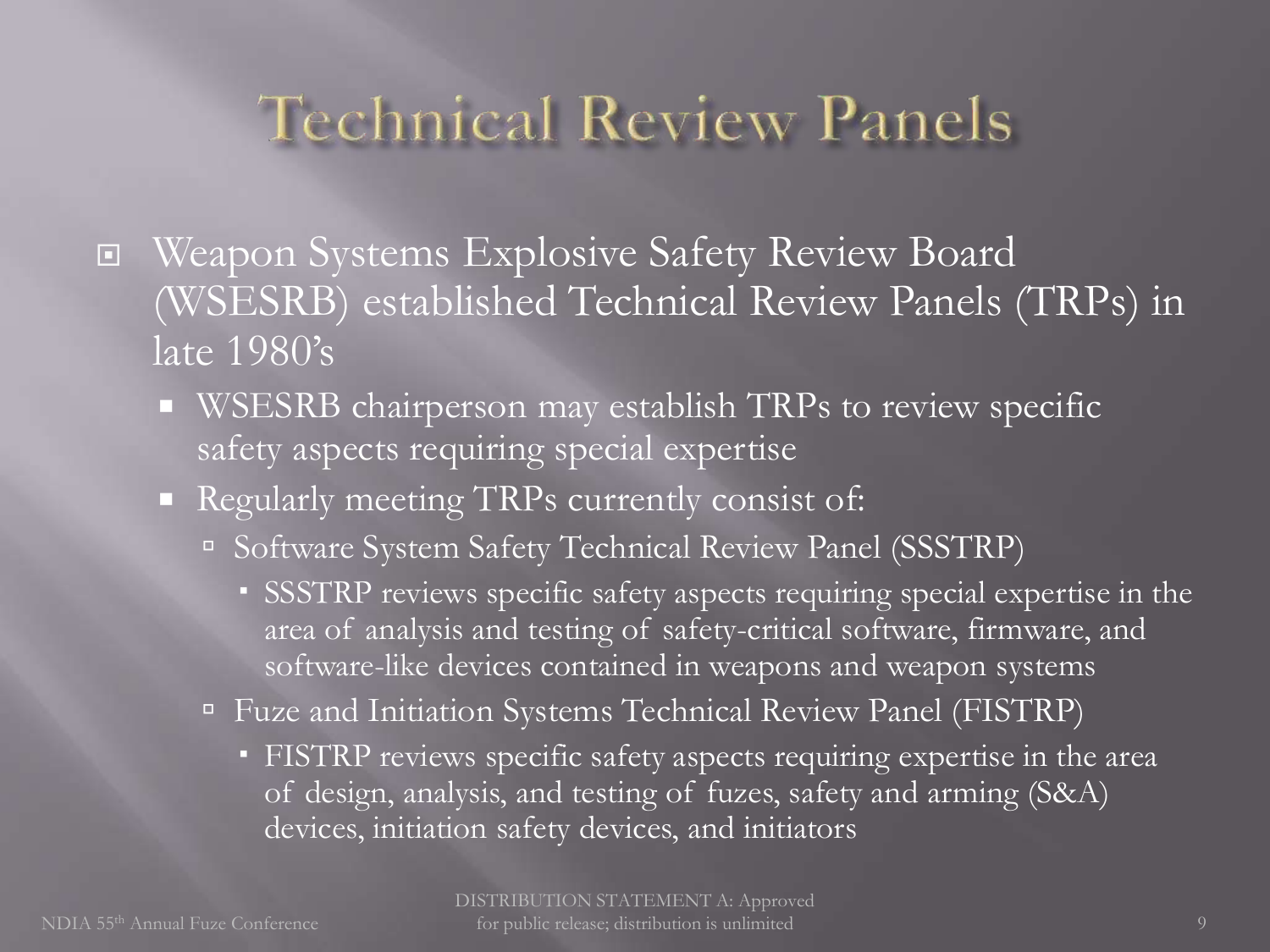## ose

- □ Provide expert technical review of the safety programs for fuze designs, ignition safety devices, and related S&A devices used in Navy weapon systems (Ref. NAVSEAINST 8020.6)
	- Allows more in-depth review
	- Affords focused review by technical experts in specialized fields
	- Reduces time required at WSESRB review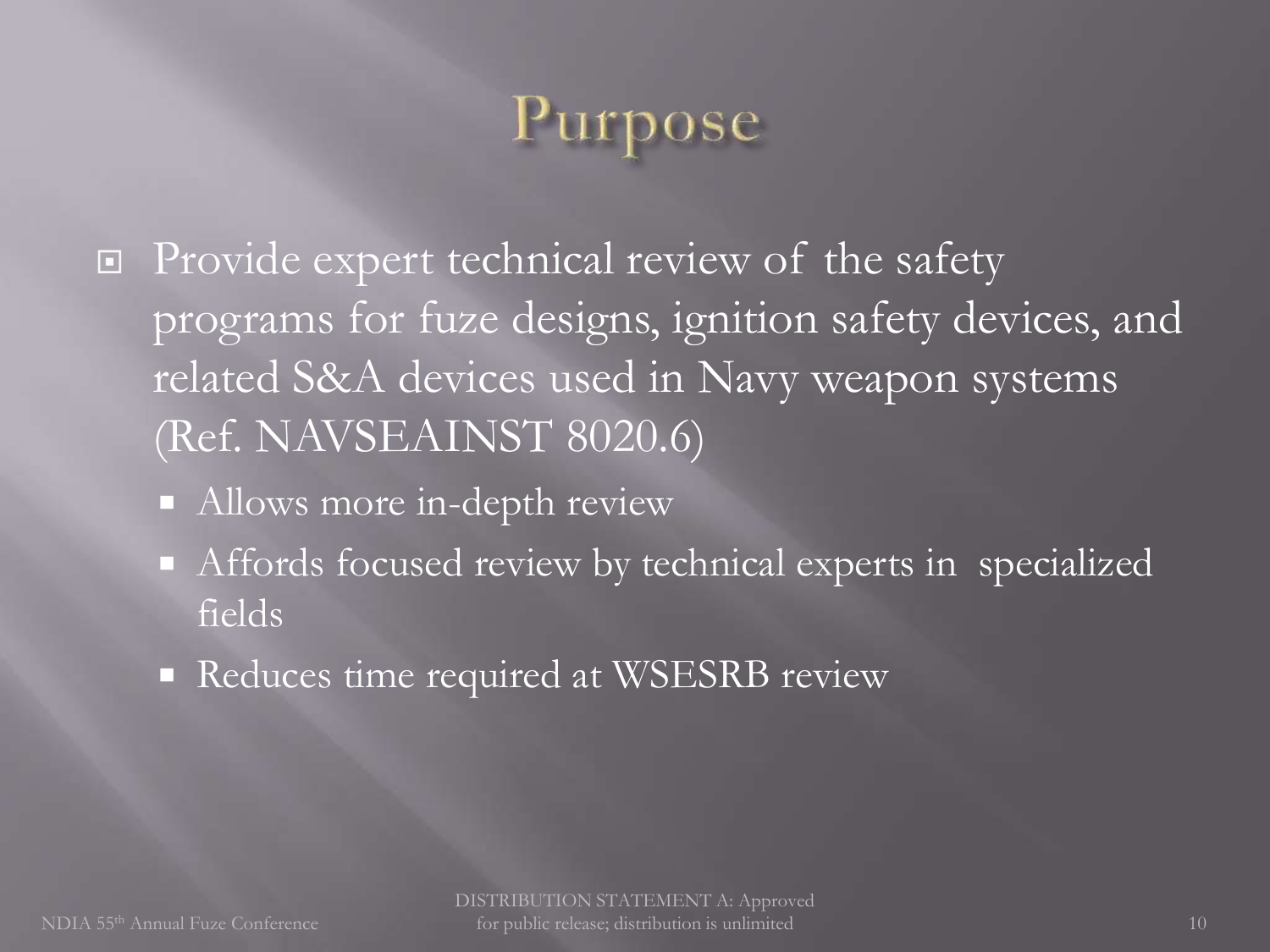## **FISTRP** Membership

- □ Chairperson appointed by the WSESRB chairperson
- I Members and technical advisors appointed by TRP chairperson
	- Members are typically government employees from Navy Labs
	- Individuals must have experience and expertise in their respective areas
		- □ Specific areas of expertise include the following:
			- Fuze design, ignition system and ignition safety device design, explosive safety, initiators, logic devices, system safety, fuze development, and individual weapon systems design and development
	- Members are approved by WSESRB
- Individuals from the Air Force and Army safety boards may participate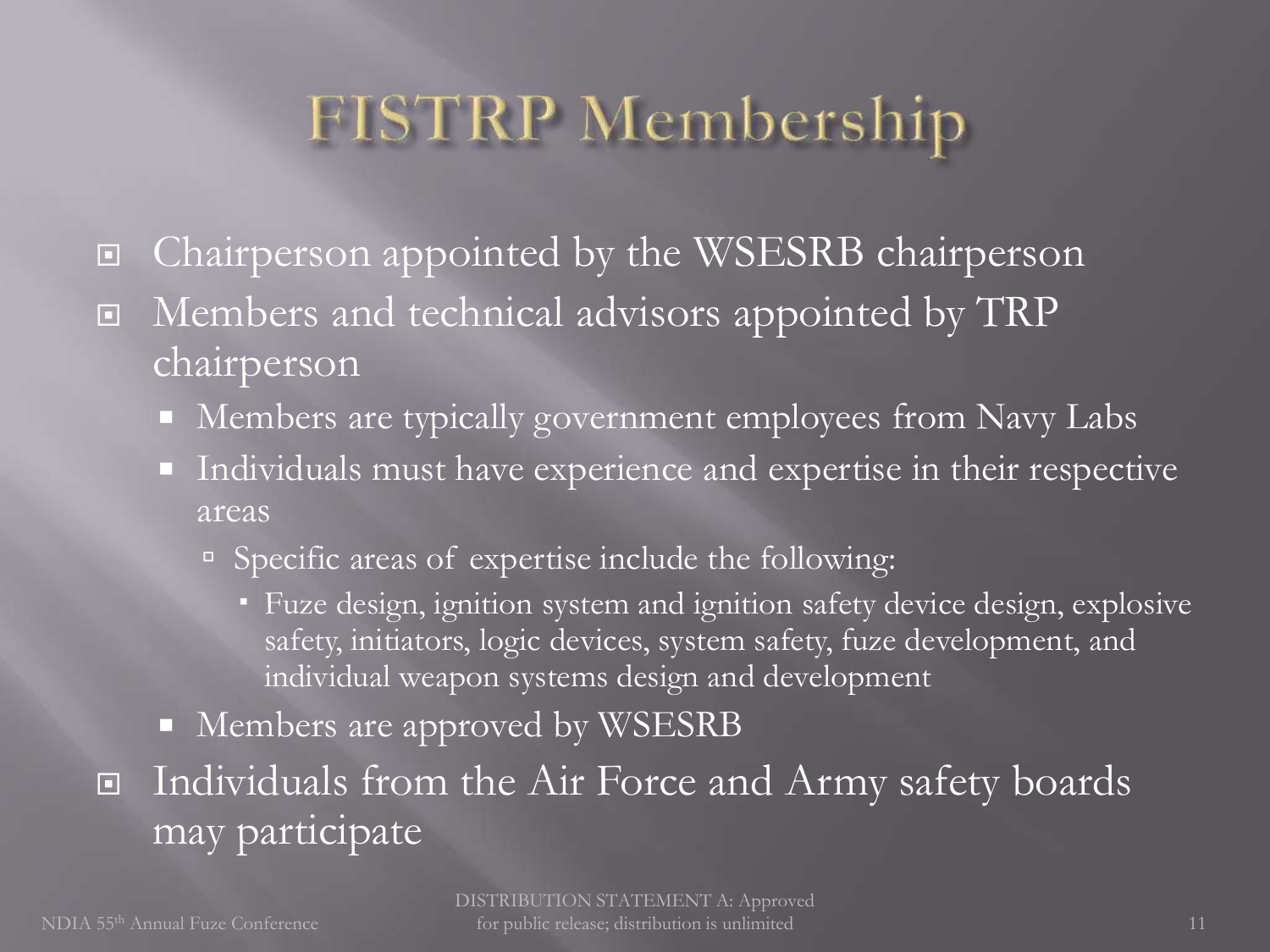### 2011 FISTRP MEMBERS

- Raymond Ash Naval Air Warfare Center Weapons Division China Lake
- Ralph Balestrieri Naval Surface Warfare Center Indian Head Division
- Tinya Coles-Cieply Naval Surface Warfare Center Indian Head Division
- Randall Cope Naval Air Warfare Center Weapons Division China Lake
- Michael Demmick Naval Ordnance Safety and Security Activity
- Bradley Hanna Naval Surface Warfare Center Dahlgren Division
- John Hendershot Naval Surface Warfare Center Indian Head Division
- George Hennings Naval Air Warfare Center Weapons Division China Lake
- John Hughes Naval Air Warfare Center Weapons Division China Lake
- John Kandell Naval Air Warfare Center Weapons Division China Lake
- David Libbon Naval Surface Warfare Center Dahlgren Division
- Melissa Milani EODTECHDIV Indian Head Division
- Scott Pomeroy Naval Surface Warfare Center Dahlgren Division
- Gabriel Soto Naval Air Warfare Center Weapons Division China Lake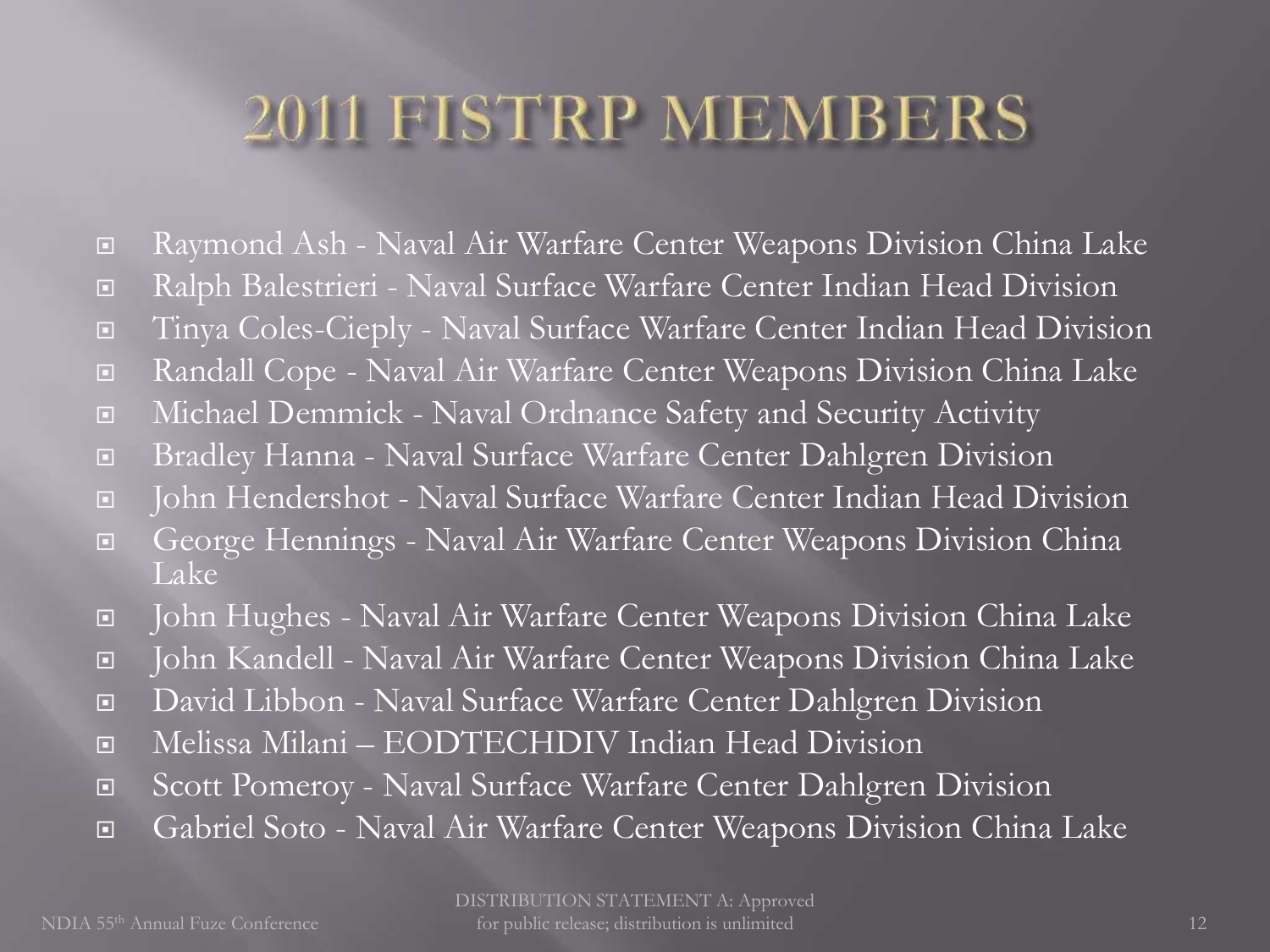### **FISTRP** Interfaces

Weapon Systems Explosive Safety Review Board – WSESRB

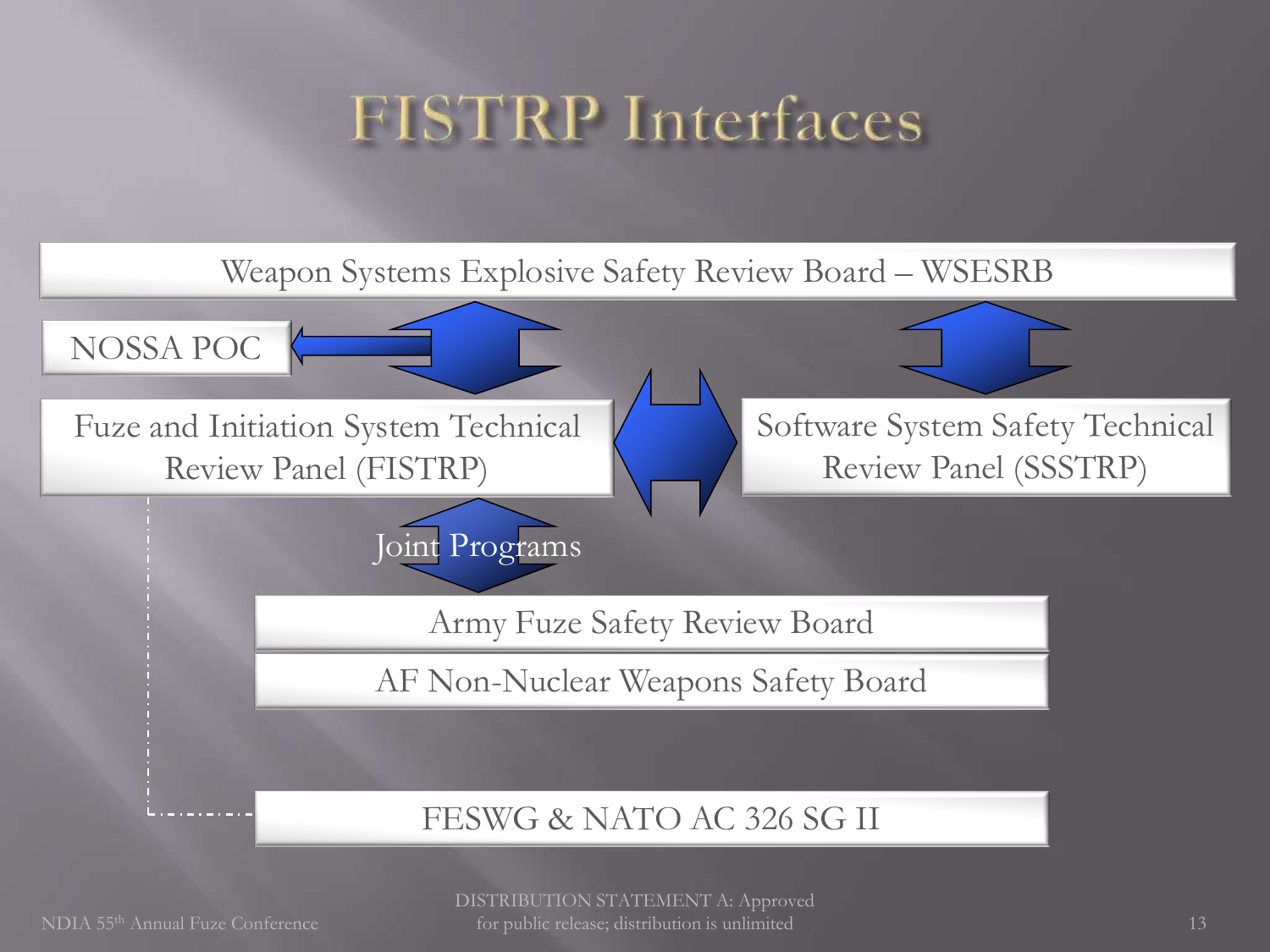### Review Criteria

### Design Safety Criteria

- 
- 
- 
- 
- 
- STD-331

Fuzes/S&As STANAG 4187/MIL-STD-1316 Initiation Systems STANAG 4368/MIL-STD-1901 Hand Emplaced Ord. STANAG 4497/MIL-STD-1911 Initiators STANAG 4560/MIL-DTL-23659 Explosive Materials STANAG 4170/AOP-7 Safety & Suitability STANAG 4157/AOP-20/MIL-

 WSESRB Technical Manual on Electronic Safety and Arming Devices with Non-interrupted Explosive Trains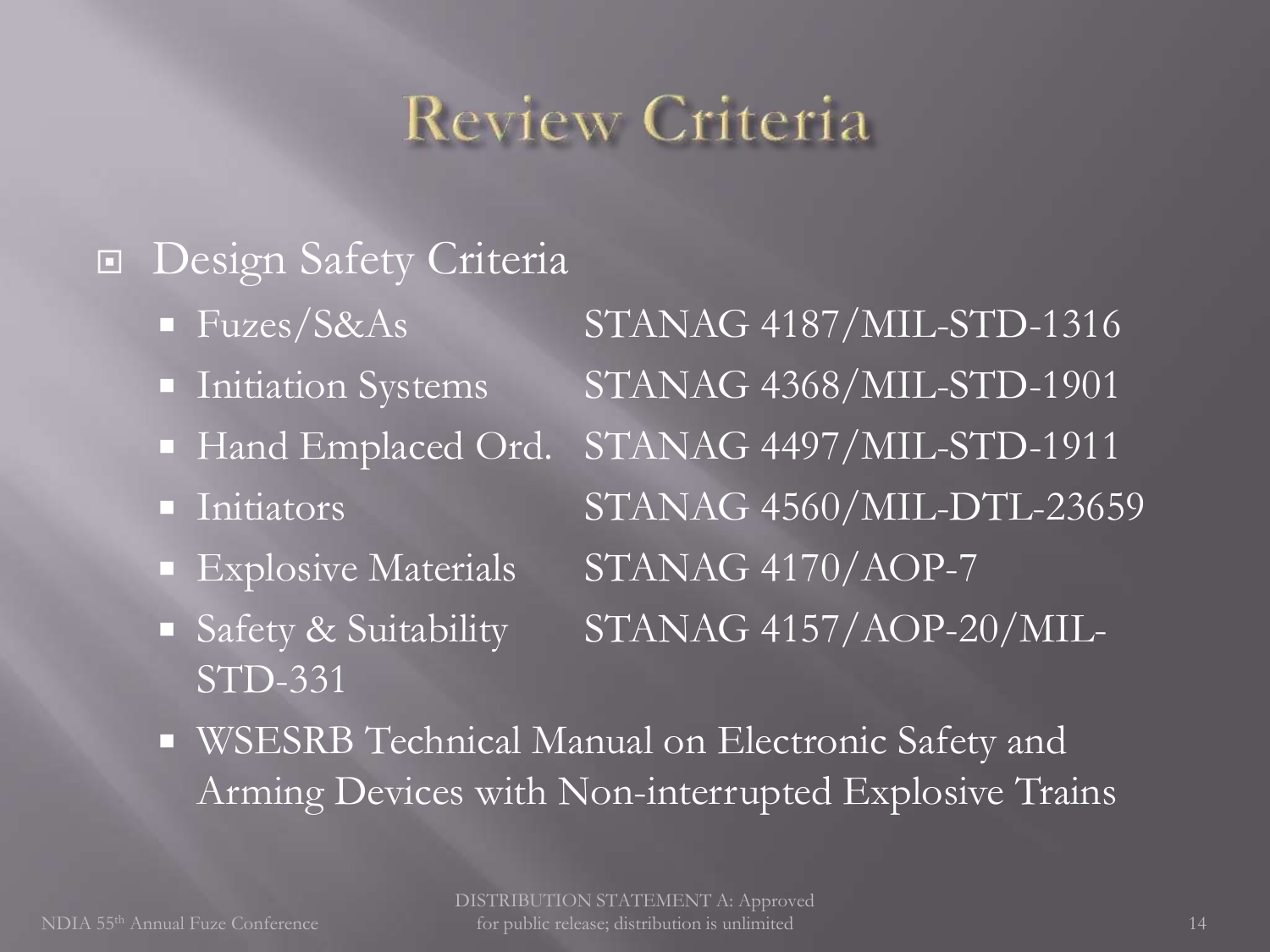### Review Criteria (continued)

**<u>n</u>** Design Safety Criteria (continued)

- **FESWG** Technical Manuals on Logic Devices
- FESWG Guideline for Qualification of Fuzes, S&As and ISDs (Draft)
- **Proposed Methodology for Electrical Stress Testing (EST)** of Electronic Safe Arm Devices (Draft)
- Designs will be assessed against most current version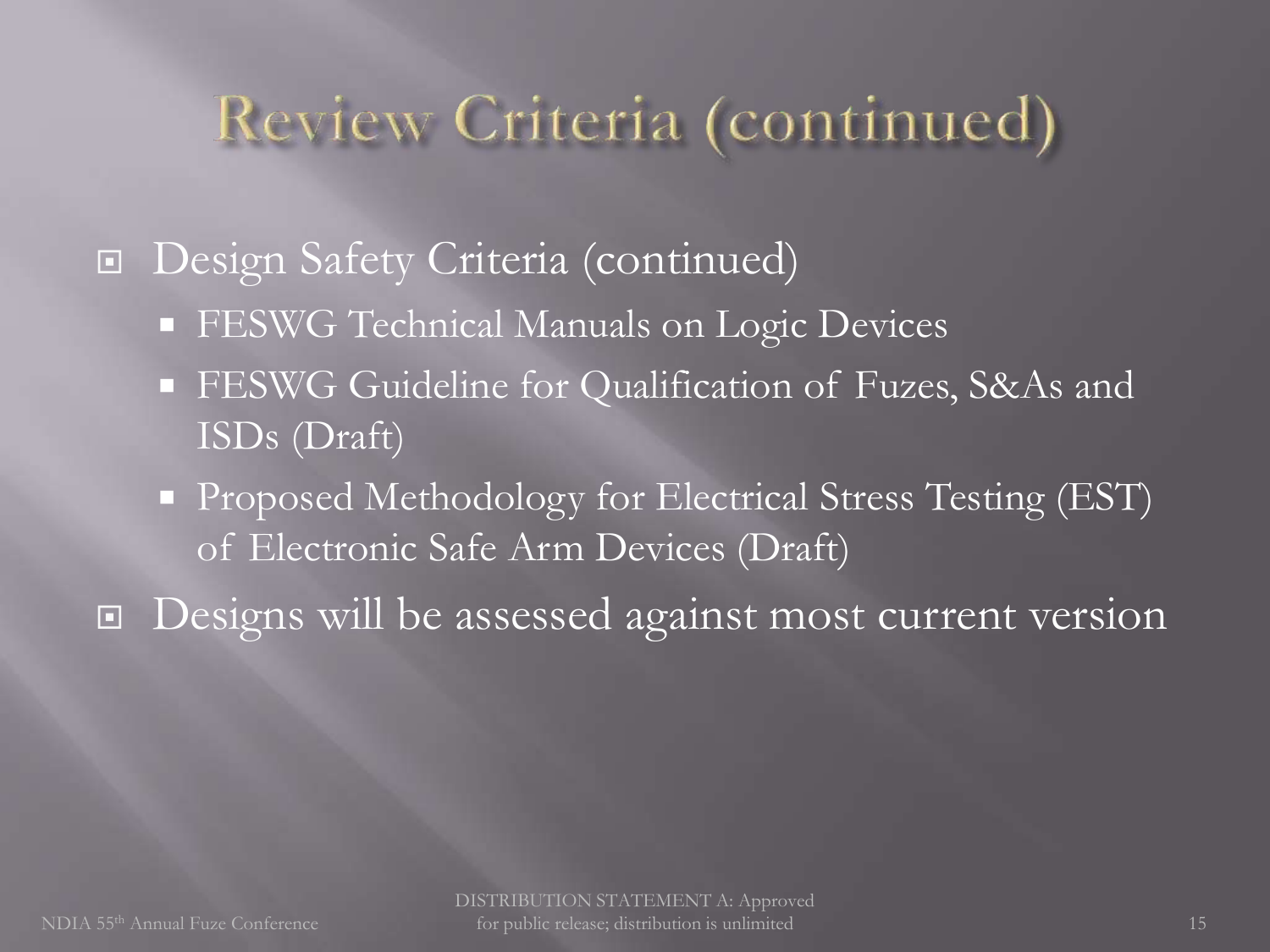### **Review Process**

#### **Program coordinates with NOSSA POC and FISTRP chairperson to** determine appropriate type of review

- **Formal Review** 
	- Data package is required 21 days prior to review
	- $\Box$  Typical review will consist of no more than four to six hours of review/discussions and two or more hours for panel members to caucus
	- $\Box$  Draft findings will be briefed to the program at the conclusion of review
		- Findings are not final until presented to and accepted by the WSESRB
		- Findings are formally briefed to WSESRB at Executive Session
	- $\Box$  The agenda will be left to the discretion of the program office; however, it should take into consideration the above and should address the items listed in the Technical Data Package section below.
- **Letter Data Package** 
	- Requires limited review of data
	- Involves narrowly focused issue
- **Technical Assistance Meeting** 
	- <sup>o</sup> Can be a specific device or concept
	- <sup>I</sup> No findings or minutes generated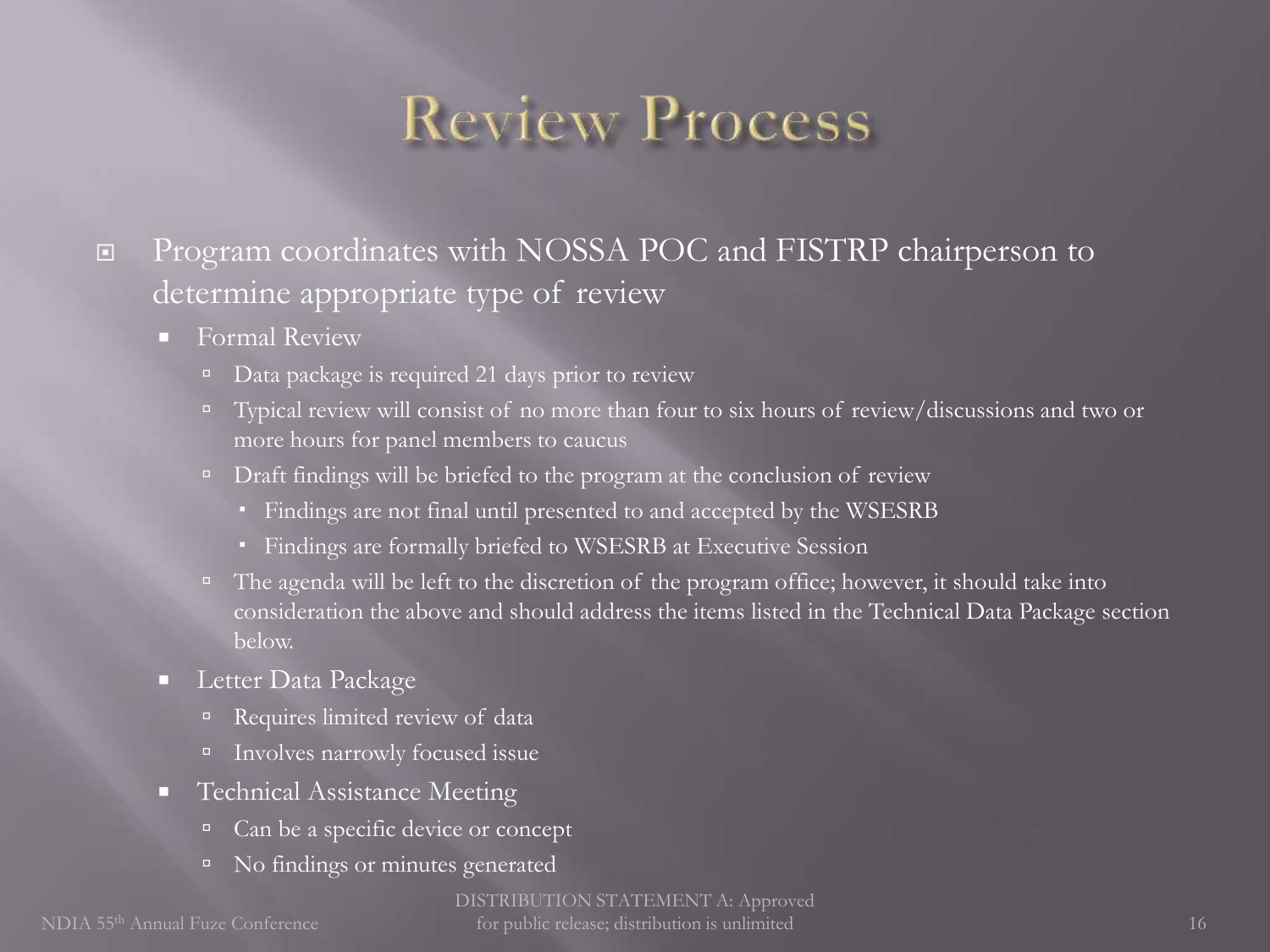### Data Package and Presentation Material

- $\Box$  Brief program and/or weapon system overview
- $\Box$  Identification of the specific application, platform, and/or weapon for which approval is being requested
- Design description including:
	- Detailed description of arming environment/user interactions
	- Detailed description of safety feature implementations to include mechanical drawings and/or electrical schematics
	- Identification of all energy sources, including stored energy devices, in the system
	- Identification of all energetic materials in the design and the qualification status of each
	- Identification of application unique hazards
- Design validation and qualification test program
	- Detailed description of the life cycle and life cycle environments to which the device is exposed throughout its service life
	- MIL-STD-331 qualification plan/report including number of units, sequence of tests, test parameters, pass-fail criteria, and justification of test selection
	- Comparison of qualification testing to "DoD Fuze Engineering Standardization Working Group Guideline for Qualification of Fuzes, Safe and Arm Devices and Ignition Safety Devices"
	- Ustification of 'by similarity' claims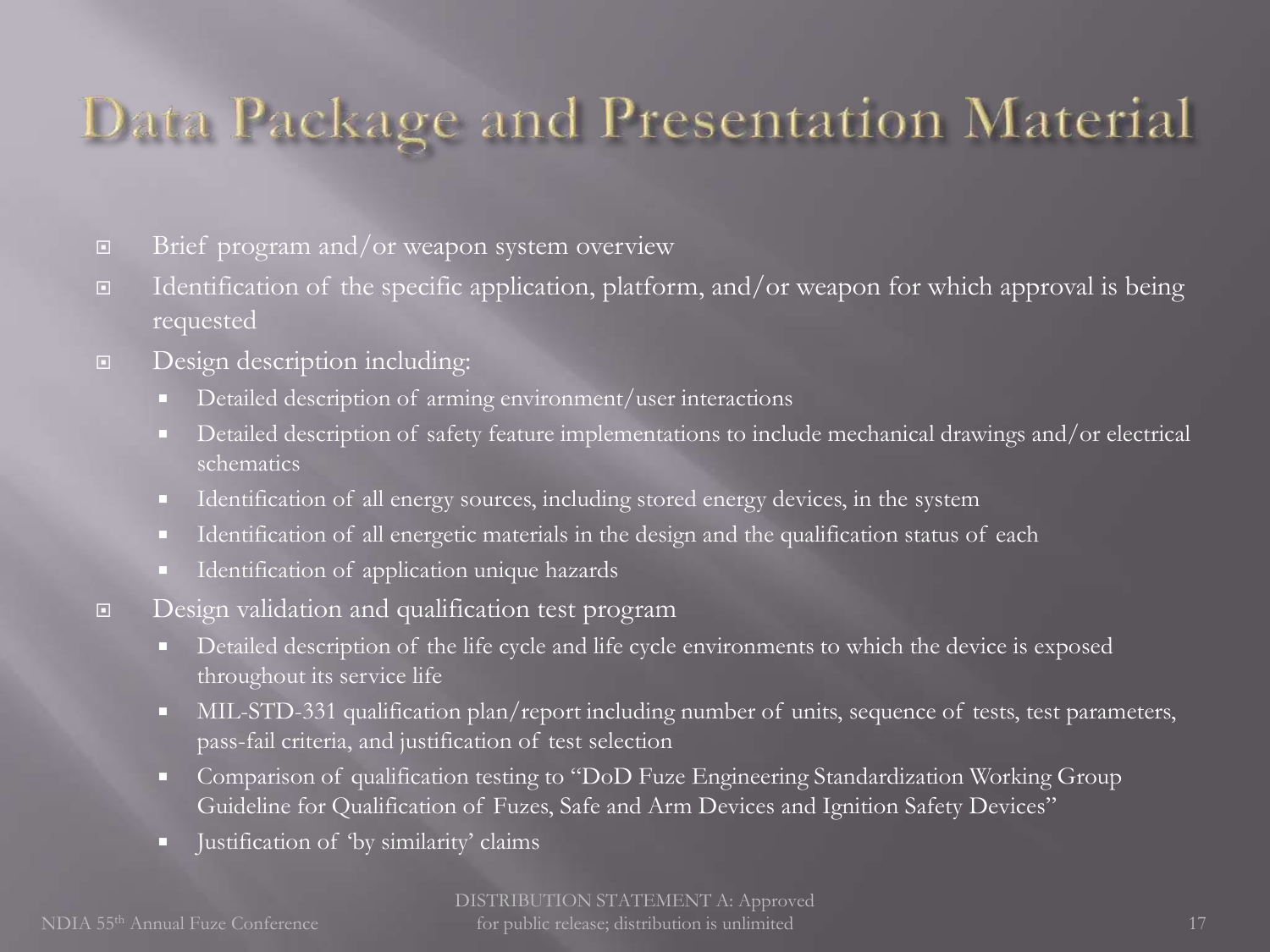### Data Package and Presentation Material

- Initiator Qualification Test Program, where appropriate
	- MIL-DTL-23659 Qualification plan/report
	- Ulstification of 'by similarity' claims
- Fault Tree Analysis including:
	- Failure modes, effects, and criticality analysis
	- Description of fault tree analysis process and underline assumptions
	- Description of minimum cut sets and causal factors
	- Independent assessment of fault tree analysis
- Assessment of the design to applicable safety standards such as MIL-STD-1316D, MIL-STD-1901, MIL-STD-1911, WSESRB Technical Manual, and other safety criteria to include:
	- Compliance matrices
	- Supporting documentation
	- For any areas of non compliance, quantification and acceptance of risk at the appropriate level
- Safe Separation/Arming Delay Analysis, where applicable
	- Ioint Munitions Effectiveness Manual, or equivalent, safe separation analysis which includes effects of warhead blast, heat and fragmentation. Analysis should also include the effect of weapon parasitic and any unspent energetic
	- I dentify any operational requirements which mandate early arming arming where the probability of hit is less than one in 10,000 or probability of hazardous fragment (for human body damage) is less than one in 10,000 - and quantify the hazard to the user
- Draft presentation

NDIA 55th Annual Fuze Conference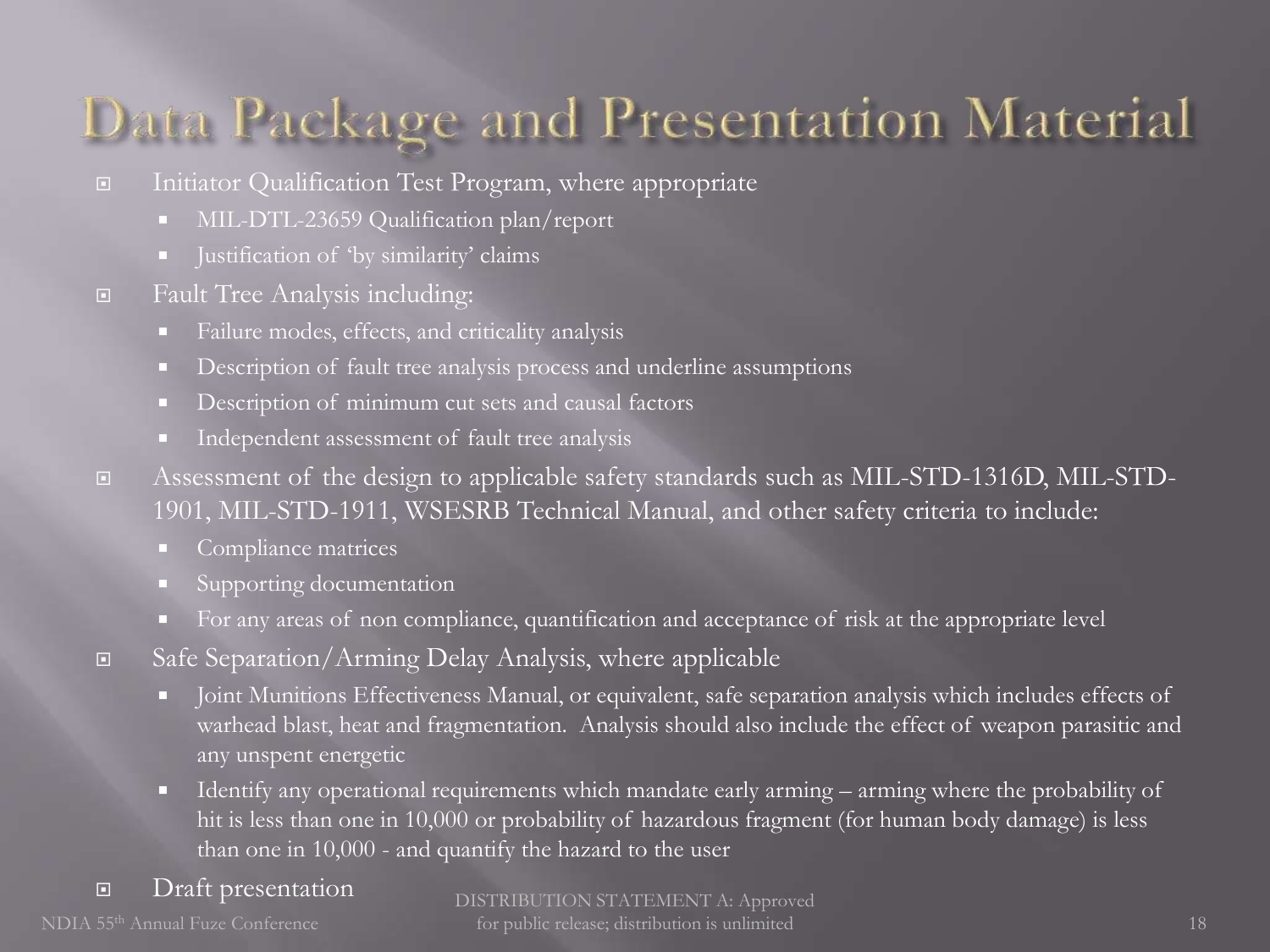## Compliance with Requirements

### **E** Compliant

- Meet the requirement
- Meet the intent of the requirement (as interpreted by the FISTRP)

### Non-Compliant

- Seek risk acceptance in accordance with MIL-STD-882
	- The hazard associated with a non-compliance must be determined
	- □ The risk associate with this hazard must be quantified
	- <sup>Indept</sup> Mitigations should be considered
	- □ The residual risk must be accepted at the appropriate level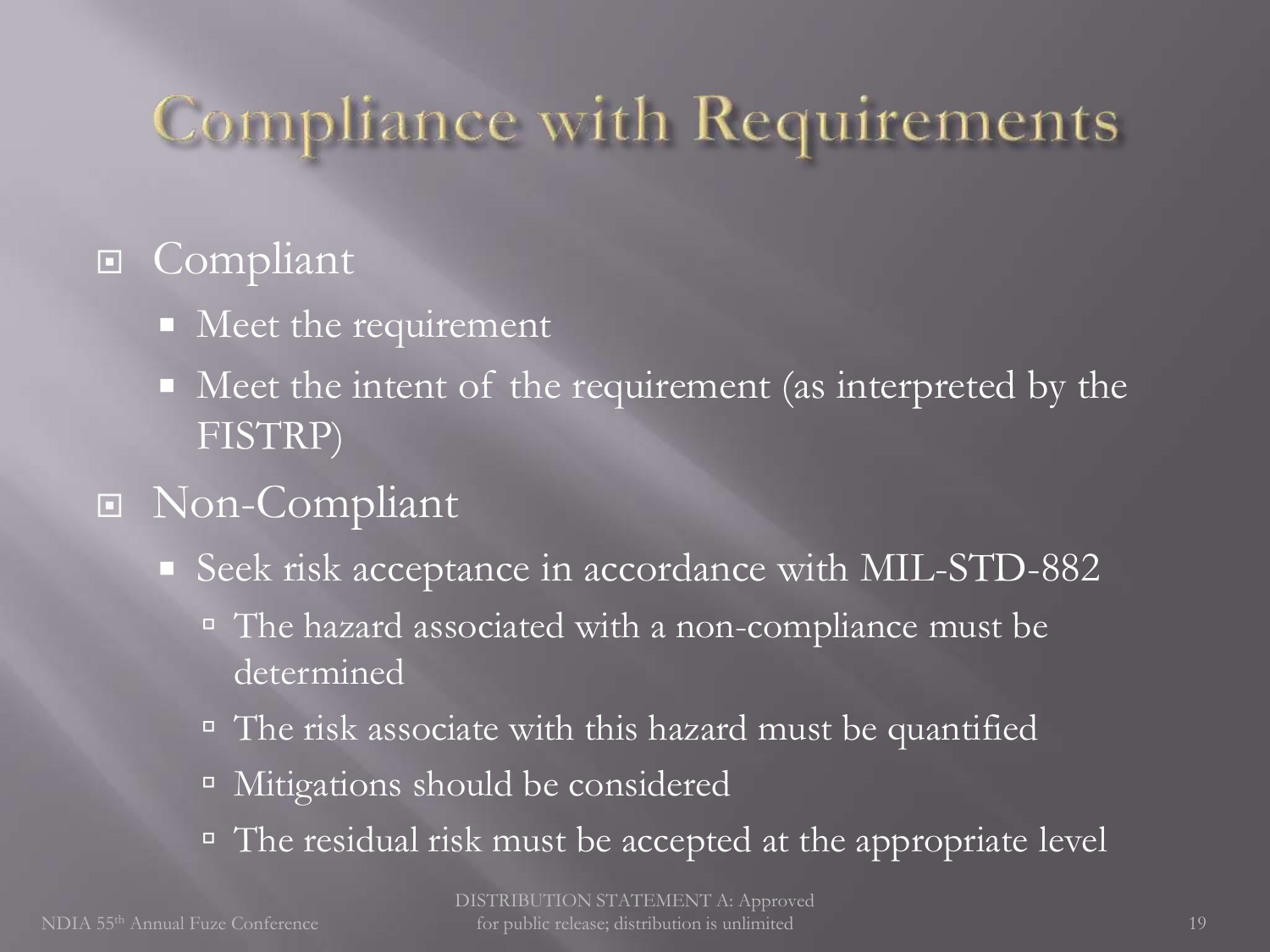## Closing Findings

 Submit a Letter Data Package (LDP) through your NOSSA POC

- **Provide** justification
- □ Request closure during a formal review
	- **Present** justification
- □ Finding are not closed at informal reviews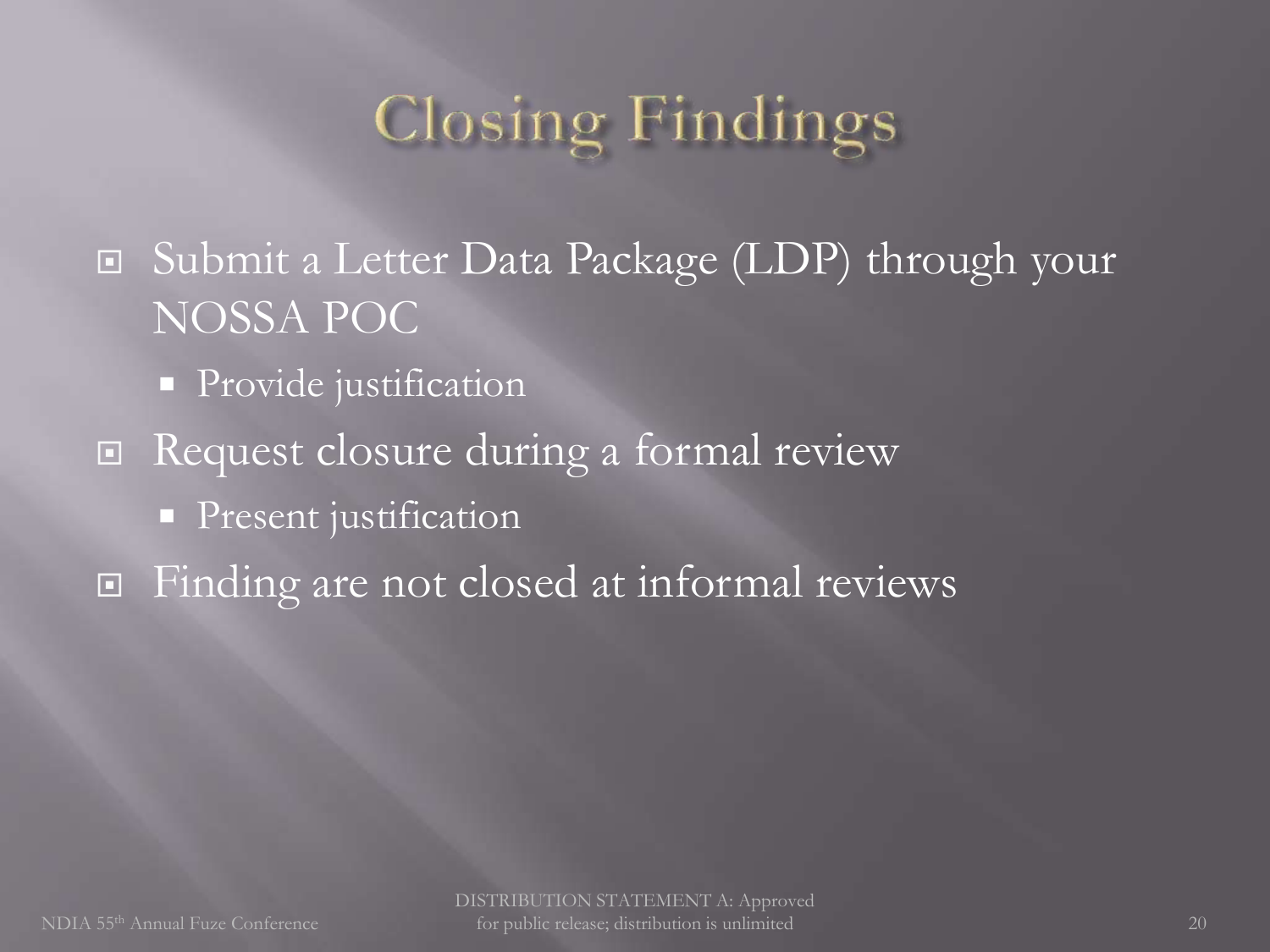# RECENT TECHNICAL **TOPICS**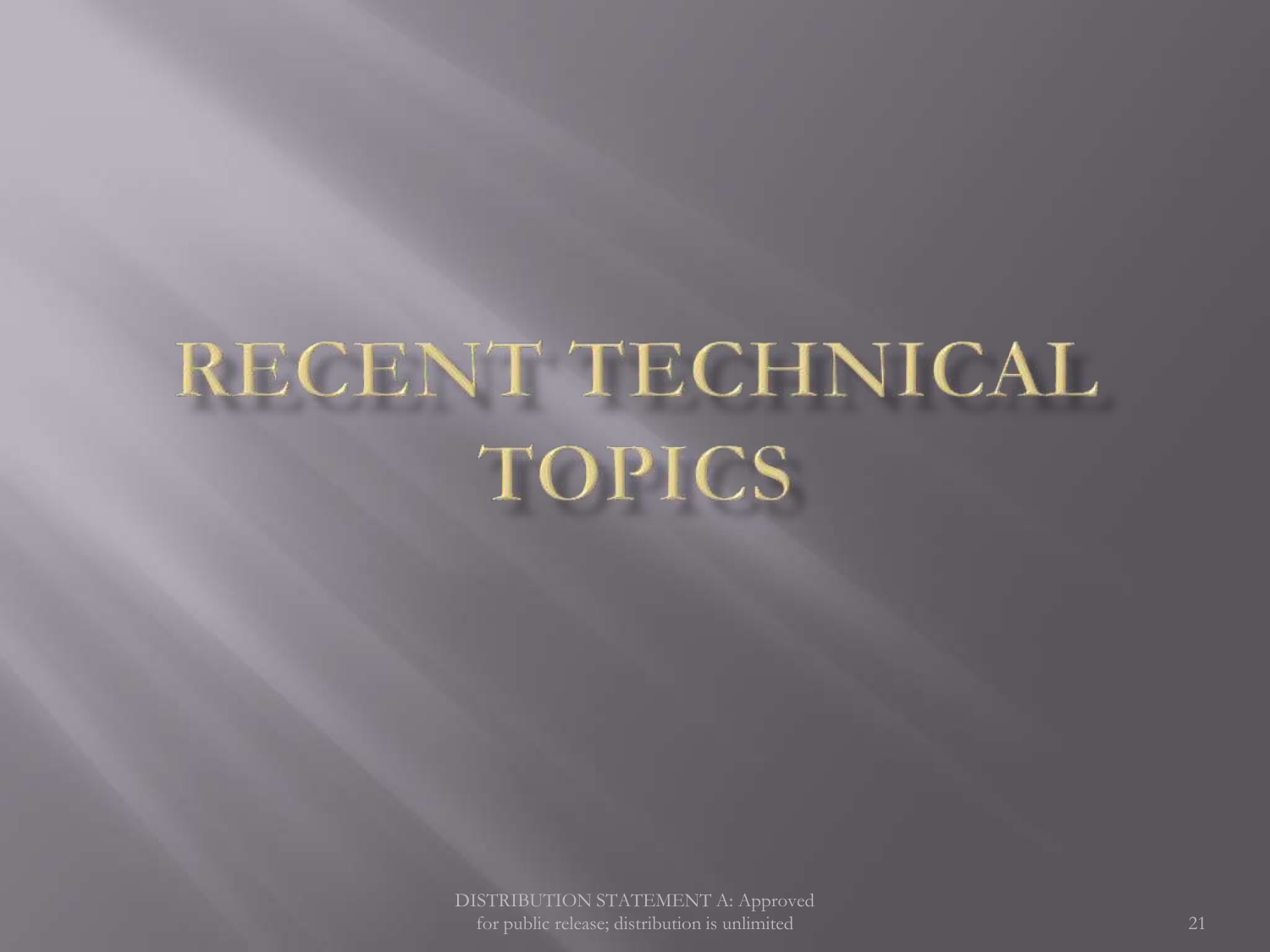## **Logic Devices**

- □ Important updates concerning charge-based memory device usage
	- Evolving Requirements for the Use of Logic Devices in the Implementation of Safety Features
		- <sup>In</sup> Mr. John Hughes
- □ Use of microprocessors/microcontrollers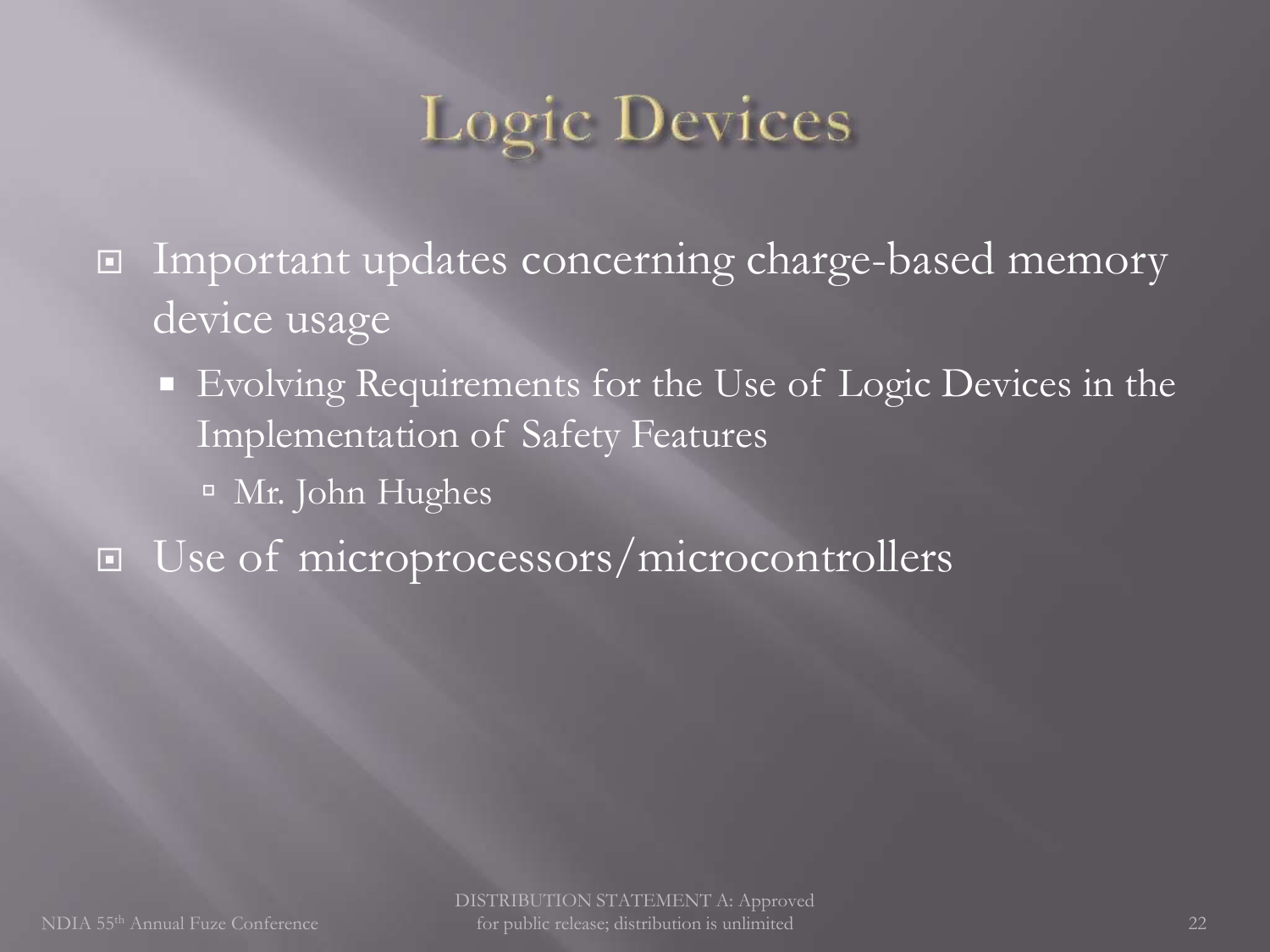### Acceptable In-Line Energetics

- $\Box$  Only those energetics listed in the appropriate standard are approved for use in a position leading to the initiation of the main energetic without interruption
- Other materials must be tested in accordance with AOP-7 and shown to be no more sensitive than RDX type I or II, class 5 conforming to MIL-DTL-398 (RDX or BKNO3 for pyrotechnic energetics)
	- Requires testing reference material contemporaneously with the candidate material
	- $\blacksquare$  Must pass all mandatory AOP-7 requirements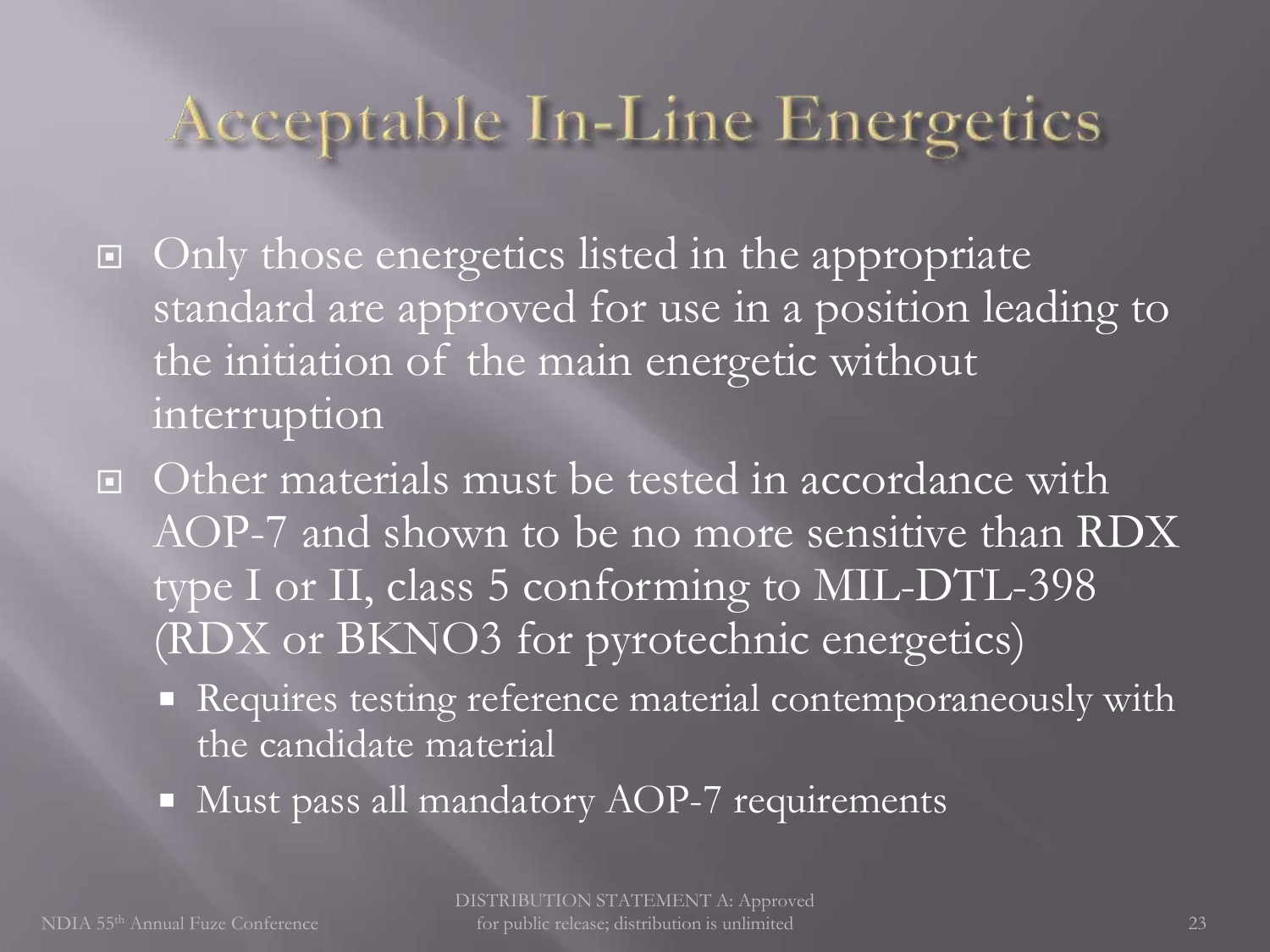### Use of In-Line Initiators

#### New or Modified Initiator

- **MIL-DTL-23659** qualification test series
	- $\blacksquare$  ILIs not fully tested to MIL-DTL-23659 may be acceptable for a particular application, but will not be MIL-DTL-23659 qualified and will need to show a non-compliance in the applicable MIL-STD
- **Safety fireset testing**
- Must use energetics qualified and approved for in-line use
- Previously Qualified Initiator
	- Consider environments not covered in previous qualification
		- **Electrical cook-off testing**
		- <sup>E</sup> Environmental exposure
	- Firing properties with intended use fireset
		- <sup>I</sup> Transient electrical characteristics 25% rule
	- **High fire testing**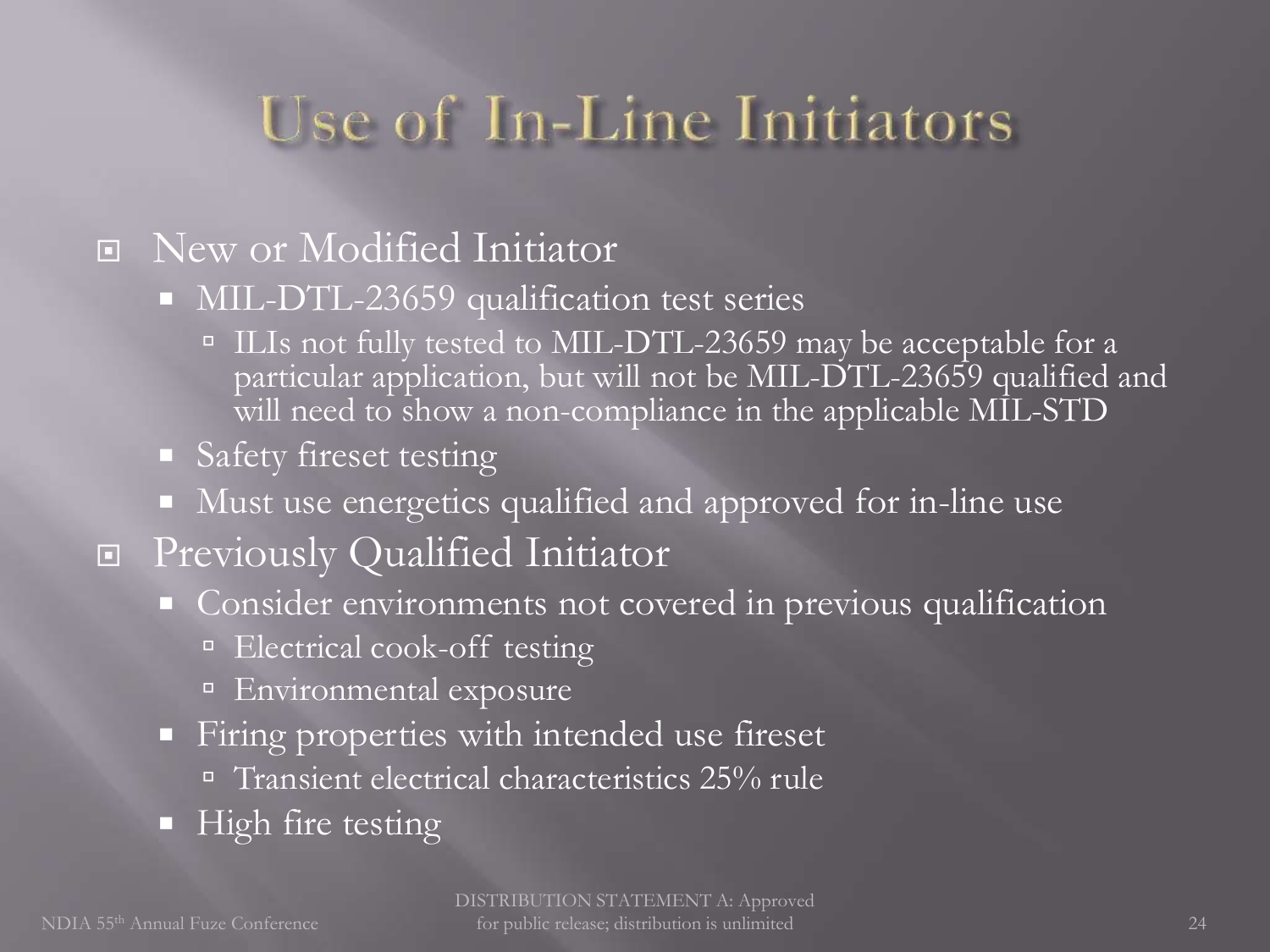### **Safe Separation Distance**

□ The minimum distance between the launcher and the munition beyond which the hazards to the delivery system and personnel resulting from the functioning of the munition are reduced to an acceptable level

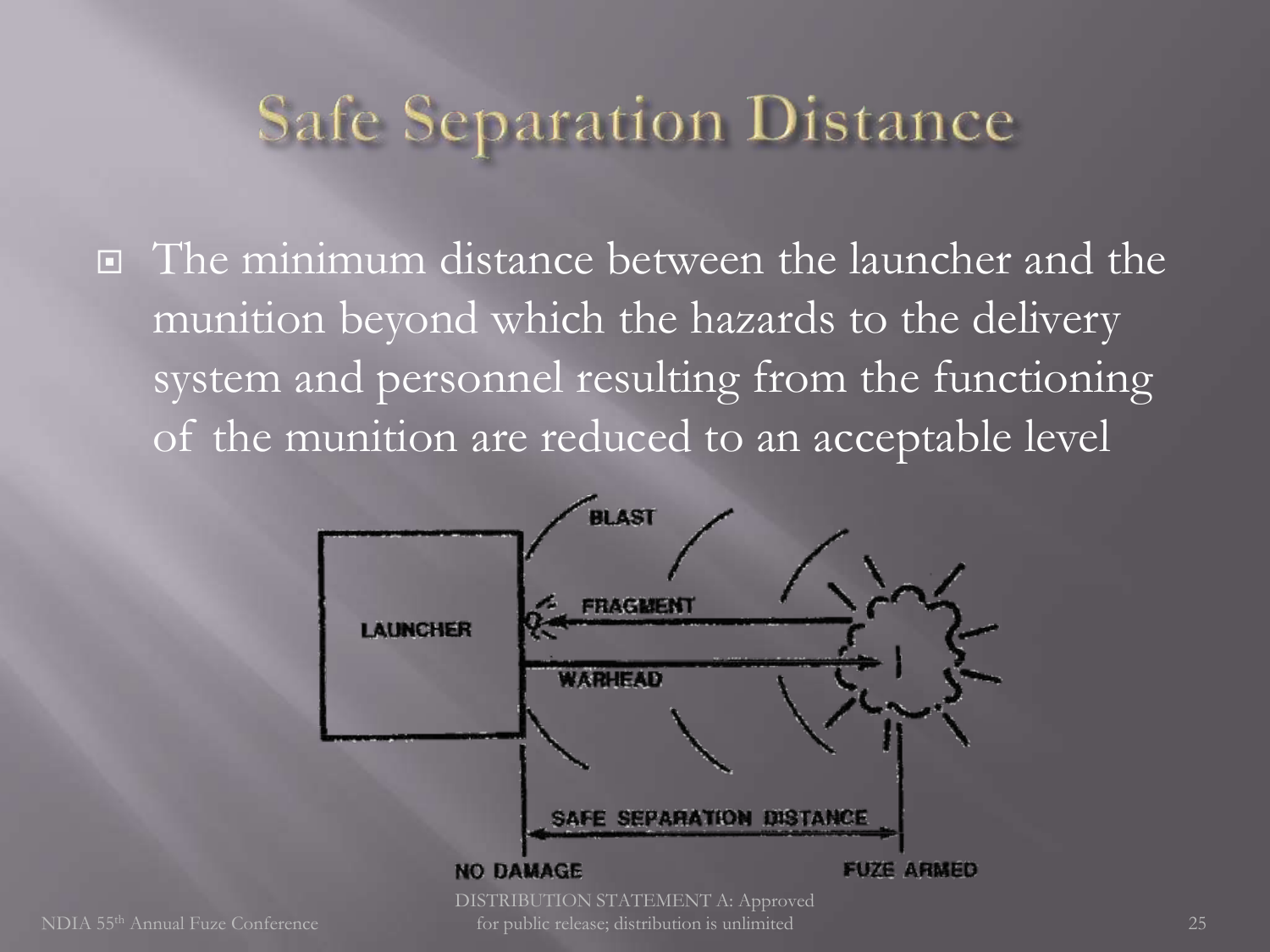### **Safe Separation Analysis**

### D MIL-HDBK-504

- Assumes function/detonation at minimum arming distance
- $\blacksquare$  < 1 in 10,000
	- <sup>In</sup> Probability of Hit for launch platform (MIL-HDBK-504, appendix B)
	- <sup>In</sup> Probability of hazardous fragment for personnel (MIL-HDBK-504, appendix A)
- $\blacksquare$  > 1 in 10,000 must seek risk acceptance
	- Residual risk < 1 in 1,000,000 for a 1E Hazard
		- Probability of function limited to 1 in 100
		- Probability of kill
		- Probability of lethal fragment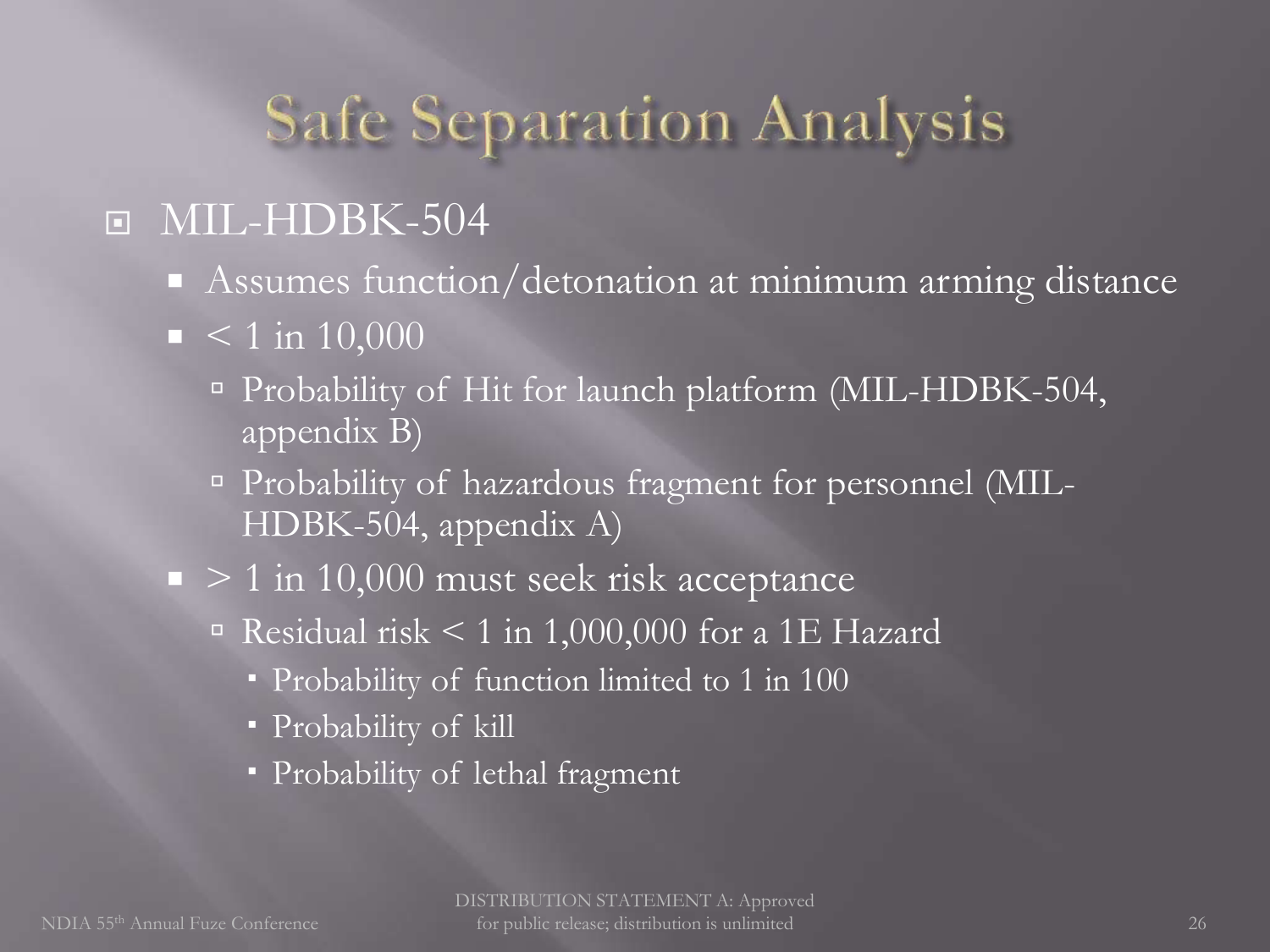## Fuze Qualification Testing

 MIL-STD-331C Environmental and Performance Tests for Fuze and Fuze Components Mechanical Shock Tests

- **Jolt** safe for use
- **I** Jumble safe for use
- $\blacksquare$  40 ft (12 m) drop safe for disposal
- $\blacksquare$  5 ft (1.5 m) drop safe for use
- **Transportation Vibration**
- Vibration/Climatic Tests Operable
	- Thermal Shock
	- Long Term Storage  $\omega$  -65°F / +160°F
	- **Rough Handling**
	- Salt Fog
	- Rain
	- **Dust**
- Safety, Arming and Functioning Tests
- Fuze Exposure to Physical Conditions During Complete Life Cycle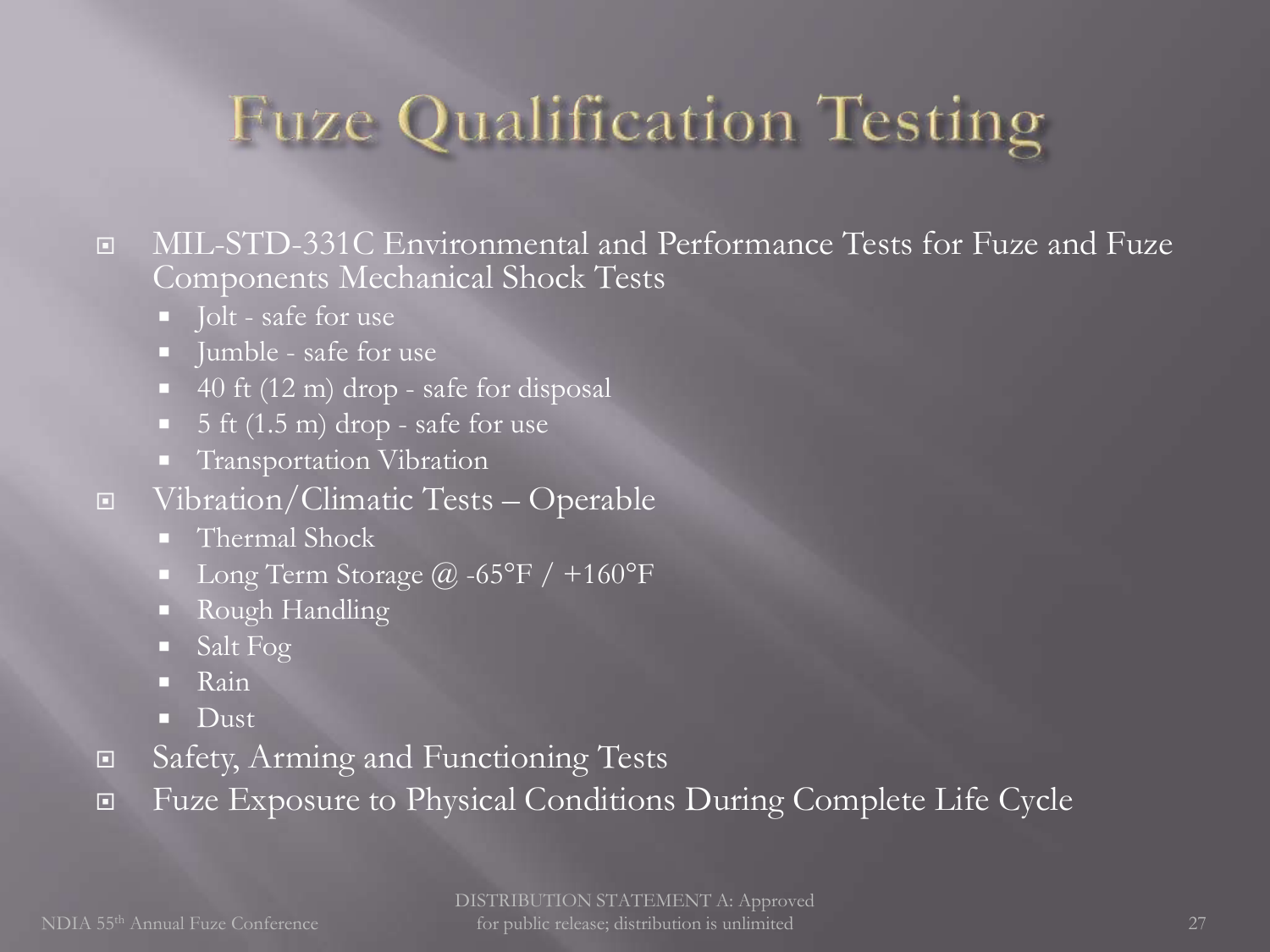### **Example of Life Cycle Environments**

#### **Manufacture**



NDIA 55th Annual Fuze Conference 28 for public release; distribution is unlimited DISTRIBUTION STATEMENT A: Approved